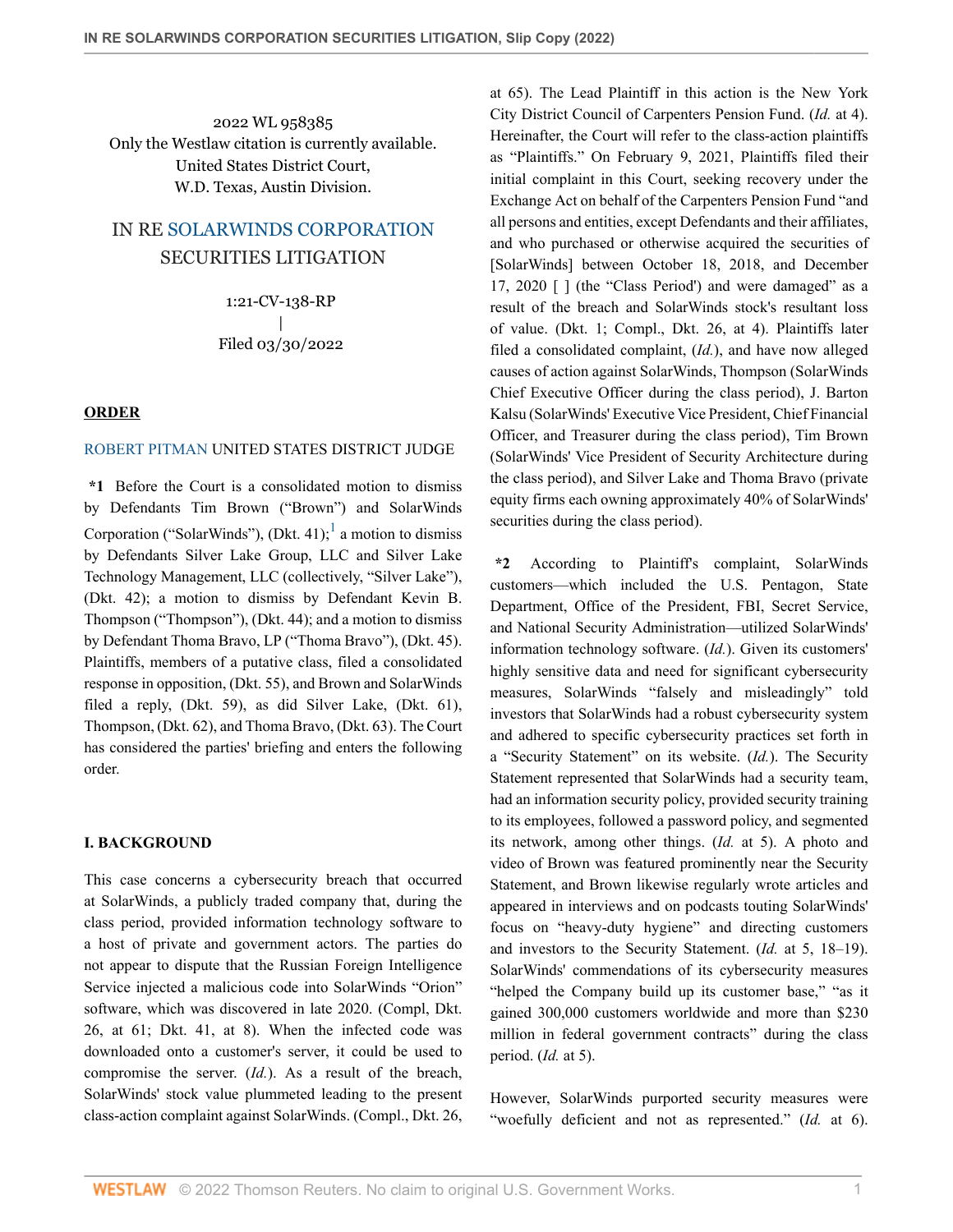Indications that SolarWinds' cybersecurity efforts were not as they seemed include a presentation given by Ian Thornton-Trump ("Thornton-Trump"), SolarWinds former Global Cybersecurity Strategist, before the class period began. (*Id.*). Thornton-Trump's presentation was given to the Company's top executives including individuals who reported directly to Thompson. (*Id.*; *id.* at 34). Thornton-Trumps presentation addressed SolarWinds' deficient cybersecurity practices. (*Id.* at 6). Thompson's direct-reports noted that Thompson would not be willing to invest in the cybersecurity improvements proposed by Thornton-Trump; when the company refused to implement Thornton-Trump's changes, he resigned in protest. (*Id.*).

During the class period, on November 11, 2019, a cybersecurity researcher notified SolarWinds in writing that the password for its Update Server—the server from which customers downloaded software updates for the Company's products—had been publicly available on the website GitHub for around one-and-a-half years. (*Id.* at 6–7, 52). The password was "solarwinds 123." (*Id.* at 7). It had been set by an intern and remained unchanged since it was posted on GitHub. (*Id.* at 7, 46). Brown and SolarWinds changed the password within an hour of receiving the email, but did not disclose the password leak, nor its significance: that any hacker could have used the password to upload malicious files to the server SolarWinds customers used to download updates. (*Id.*; *id.* at 74). Ten former employees of the company also stated that SolarWinds did not employ the **cybersecurity** measures it purported to employ. The employees stated the company did not have a security team, no security information policy, no password policy, no security training, and no segmenting of its networks to limit user access to parts of the SolarWinds network related to their job functions. (*Id.* at 7–8).

One week before the breach was revealed and SolarWinds' stock price dropped, Thompson sold over \$20 million in SolarWinds stock and Silver Lake and Thoma Bravo sold \$261 million in shares. (*Id.* at 29-30). After the breach, which was widely reported on by major media outlets, was discovered in late 2020, SolarWinds' share price plummeted 34%. (*Id.* at 8). Customers abandoned the company's software, and the homeland security adviser to President Donald Trump stated that "[t]he magnitude of this ongoing attack is hard to overstate." (*Id.* at 67). The stock price has not recovered, and analysists have continued to reduce its price targets. (*Id.*). The Department of Justice, the **Securities and Exchange Commission** ("**SEC**"), and various state Attorneys General are investigating SolarWinds' alleged misconduct. (*Id.* at 71). SolarWinds' new CEO, Sudhakar Ramakrishna ("Ramakrishna"), plans to institute several reforms to improve SolarWinds' **cybersecurity** efforts. (*Id.* at 68).

**\*3** Brown, SolarWinds, Thompson, Silver Lake, and Thoma Bravo heavily dispute Plaintiffs' allegations, and each filed a motion to dismiss pursuant to [Federal Rule of Civil Procedure](http://www.westlaw.com/Link/Document/FullText?findType=L&pubNum=1000600&cite=USFRCPR12&originatingDoc=I419b5ab0b0f111ecbf45df569f0c2bfa&refType=LQ&originationContext=document&vr=3.0&rs=cblt1.0&transitionType=DocumentItem&contextData=(sc.Search)) [12\(b\)\(6\)](http://www.westlaw.com/Link/Document/FullText?findType=L&pubNum=1000600&cite=USFRCPR12&originatingDoc=I419b5ab0b0f111ecbf45df569f0c2bfa&refType=LQ&originationContext=document&vr=3.0&rs=cblt1.0&transitionType=DocumentItem&contextData=(sc.Search)), alleging that Plaintiffs have failed to state a claim upon which relief can be granted. (*See generally* Dkt. 41, 42, 44, 45). Defendants Brown and SolarWinds filed their motion to dismiss on August 2, 2021, asserting that Plaintiffs failed to sufficiently plead that they engaged in material, misleading statements or omissions, failed to demonstrate a strong inference that they acted with scienter, and failed to allege that the material, misleading statements or omissions caused Plaintiffs' losses. (*See* Dkt. 41). Thompson similarly seeks dismissal on the ground that Plaintiffs failed to allege that he made any material, false or misleading statements, or that he possessed the mental state required under the Exchange Act. (Dkt. 44). Thompson, Silver Lake, and Thoma Bravo each aver that Plaintiffs have failed to properly assert a control-person claim under Section 20(a) of the Exchange Act). (Dkts. 42, 44, 45). The Court will address each motion in turn.

# **II. LEGAL STANDARD**

Pursuant to [Rule 12\(b\)\(6\),](http://www.westlaw.com/Link/Document/FullText?findType=L&pubNum=1000600&cite=USFRCPR12&originatingDoc=I419b5ab0b0f111ecbf45df569f0c2bfa&refType=LQ&originationContext=document&vr=3.0&rs=cblt1.0&transitionType=DocumentItem&contextData=(sc.Search)) a court may dismiss a complaint for "failure to state a claim upon which relief can be granted." Fed. R. Civ. P.  $12(b)(6)$ . In deciding a  $12(b)(6)$  motion, a "court accepts 'all well-pleaded facts as true, viewing them in the light most favorable to the plaintiff.' " *[In re Katrina Canal](http://www.westlaw.com/Link/Document/FullText?findType=Y&serNum=2012832002&pubNum=0000506&originatingDoc=I419b5ab0b0f111ecbf45df569f0c2bfa&refType=RP&fi=co_pp_sp_506_205&originationContext=document&vr=3.0&rs=cblt1.0&transitionType=DocumentItem&contextData=(sc.Search)#co_pp_sp_506_205) Breaches Litig.*[, 495 F.3d 191, 205 \(5th Cir. 2007\)](http://www.westlaw.com/Link/Document/FullText?findType=Y&serNum=2012832002&pubNum=0000506&originatingDoc=I419b5ab0b0f111ecbf45df569f0c2bfa&refType=RP&fi=co_pp_sp_506_205&originationContext=document&vr=3.0&rs=cblt1.0&transitionType=DocumentItem&contextData=(sc.Search)#co_pp_sp_506_205) (quoting *[Martin K. Eby Constr. Co. v. Dallas Area Rapid Transit](http://www.westlaw.com/Link/Document/FullText?findType=Y&serNum=2004377395&pubNum=0000506&originatingDoc=I419b5ab0b0f111ecbf45df569f0c2bfa&refType=RP&fi=co_pp_sp_506_467&originationContext=document&vr=3.0&rs=cblt1.0&transitionType=DocumentItem&contextData=(sc.Search)#co_pp_sp_506_467)*, 369 [F.3d 464, 467 \(5th Cir. 2004\)\)](http://www.westlaw.com/Link/Document/FullText?findType=Y&serNum=2004377395&pubNum=0000506&originatingDoc=I419b5ab0b0f111ecbf45df569f0c2bfa&refType=RP&fi=co_pp_sp_506_467&originationContext=document&vr=3.0&rs=cblt1.0&transitionType=DocumentItem&contextData=(sc.Search)#co_pp_sp_506_467). "To survive a [Rule 12\(b\)](http://www.westlaw.com/Link/Document/FullText?findType=L&pubNum=1000600&cite=USFRCPR12&originatingDoc=I419b5ab0b0f111ecbf45df569f0c2bfa&refType=LQ&originationContext=document&vr=3.0&rs=cblt1.0&transitionType=DocumentItem&contextData=(sc.Search)) [\(6\)](http://www.westlaw.com/Link/Document/FullText?findType=L&pubNum=1000600&cite=USFRCPR12&originatingDoc=I419b5ab0b0f111ecbf45df569f0c2bfa&refType=LQ&originationContext=document&vr=3.0&rs=cblt1.0&transitionType=DocumentItem&contextData=(sc.Search)) motion to dismiss, a complaint 'does not need detailed factual allegations,' but must provide the plaintiff's grounds for entitlement to relief—including factual allegations that when assumed to be true 'raise a right to relief above the speculative level.' " *Cuvillier v. Taylor*[, 503 F.3d 397, 401](http://www.westlaw.com/Link/Document/FullText?findType=Y&serNum=2013442576&pubNum=0000506&originatingDoc=I419b5ab0b0f111ecbf45df569f0c2bfa&refType=RP&fi=co_pp_sp_506_401&originationContext=document&vr=3.0&rs=cblt1.0&transitionType=DocumentItem&contextData=(sc.Search)#co_pp_sp_506_401) [\(5th Cir. 2007\)](http://www.westlaw.com/Link/Document/FullText?findType=Y&serNum=2013442576&pubNum=0000506&originatingDoc=I419b5ab0b0f111ecbf45df569f0c2bfa&refType=RP&fi=co_pp_sp_506_401&originationContext=document&vr=3.0&rs=cblt1.0&transitionType=DocumentItem&contextData=(sc.Search)#co_pp_sp_506_401) (citing *[Bell Atl. Corp. v. Twombly](http://www.westlaw.com/Link/Document/FullText?findType=Y&serNum=2012293296&pubNum=0000780&originatingDoc=I419b5ab0b0f111ecbf45df569f0c2bfa&refType=RP&fi=co_pp_sp_780_555&originationContext=document&vr=3.0&rs=cblt1.0&transitionType=DocumentItem&contextData=(sc.Search)#co_pp_sp_780_555)*, 550 U.S. [544, 555 \(2007\)\)](http://www.westlaw.com/Link/Document/FullText?findType=Y&serNum=2012293296&pubNum=0000780&originatingDoc=I419b5ab0b0f111ecbf45df569f0c2bfa&refType=RP&fi=co_pp_sp_780_555&originationContext=document&vr=3.0&rs=cblt1.0&transitionType=DocumentItem&contextData=(sc.Search)#co_pp_sp_780_555). That is, "a complaint must contain sufficient factual matter, accepted as true, to 'state a claim to relief that is plausible on its face.' " *Ashcroft v. Iqbal*[, 556 U.S. 662, 678](http://www.westlaw.com/Link/Document/FullText?findType=Y&serNum=2018848474&pubNum=0000780&originatingDoc=I419b5ab0b0f111ecbf45df569f0c2bfa&refType=RP&fi=co_pp_sp_780_678&originationContext=document&vr=3.0&rs=cblt1.0&transitionType=DocumentItem&contextData=(sc.Search)#co_pp_sp_780_678) [\(2009\)](http://www.westlaw.com/Link/Document/FullText?findType=Y&serNum=2018848474&pubNum=0000780&originatingDoc=I419b5ab0b0f111ecbf45df569f0c2bfa&refType=RP&fi=co_pp_sp_780_678&originationContext=document&vr=3.0&rs=cblt1.0&transitionType=DocumentItem&contextData=(sc.Search)#co_pp_sp_780_678) (quoting *Twombly*[, 550 U.S. at 570\)](http://www.westlaw.com/Link/Document/FullText?findType=Y&serNum=2012293296&pubNum=0000780&originatingDoc=I419b5ab0b0f111ecbf45df569f0c2bfa&refType=RP&fi=co_pp_sp_780_570&originationContext=document&vr=3.0&rs=cblt1.0&transitionType=DocumentItem&contextData=(sc.Search)#co_pp_sp_780_570).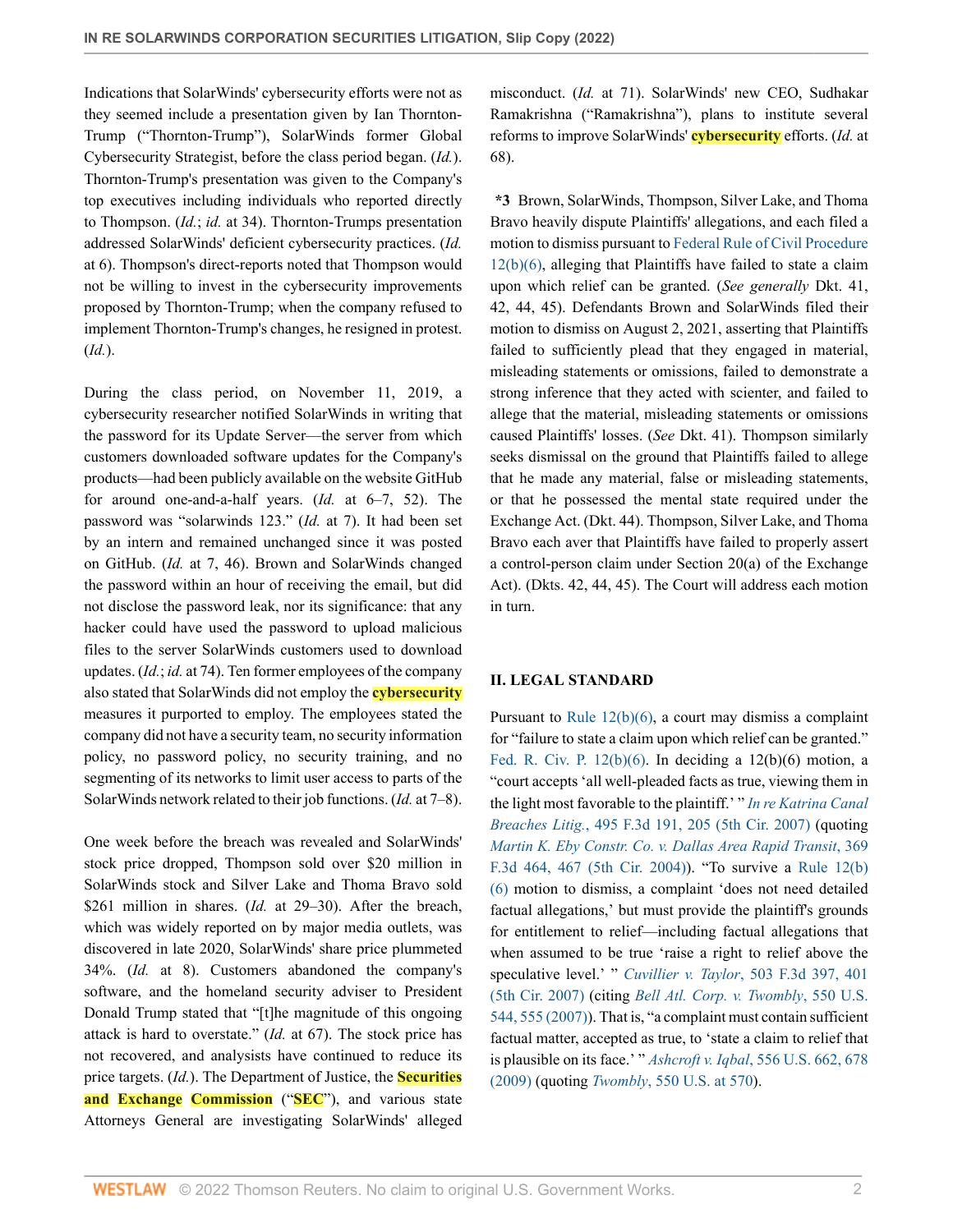A claim has facial plausibility "when the plaintiff pleads factual content that allows the court to draw the reasonable inference that the defendant is liable for the misconduct alleged." *Id.* "The tenet that a court must accept as true all of the allegations contained in a complaint is inapplicable to legal conclusions. Threadbare recitals of the elements of a cause of action, supported by mere conclusory statements, do not suffice." *Id.* A court ruling on a 12(b)(6) motion may rely on the complaint, its proper attachments, "documents incorporated into the complaint by reference, and matters of which a court may take judicial notice." *[Dorsey v. Portfolio](http://www.westlaw.com/Link/Document/FullText?findType=Y&serNum=2016725537&pubNum=0000506&originatingDoc=I419b5ab0b0f111ecbf45df569f0c2bfa&refType=RP&fi=co_pp_sp_506_338&originationContext=document&vr=3.0&rs=cblt1.0&transitionType=DocumentItem&contextData=(sc.Search)#co_pp_sp_506_338) Equities, Inc.*[, 540 F.3d 333, 338 \(5th Cir. 2008\)](http://www.westlaw.com/Link/Document/FullText?findType=Y&serNum=2016725537&pubNum=0000506&originatingDoc=I419b5ab0b0f111ecbf45df569f0c2bfa&refType=RP&fi=co_pp_sp_506_338&originationContext=document&vr=3.0&rs=cblt1.0&transitionType=DocumentItem&contextData=(sc.Search)#co_pp_sp_506_338) (citations and internal quotation marks omitted). A court may also consider documents that a defendant attaches to a motion to dismiss "if they are referred to in the plaintiff's complaint and are central to her claim." *[Causey v. Sewell Cadillac-Chevrolet,](http://www.westlaw.com/Link/Document/FullText?findType=Y&serNum=2005751733&pubNum=0000506&originatingDoc=I419b5ab0b0f111ecbf45df569f0c2bfa&refType=RP&fi=co_pp_sp_506_288&originationContext=document&vr=3.0&rs=cblt1.0&transitionType=DocumentItem&contextData=(sc.Search)#co_pp_sp_506_288) Inc.*[, 394 F.3d 285, 288 \(5th Cir. 2004\).](http://www.westlaw.com/Link/Document/FullText?findType=Y&serNum=2005751733&pubNum=0000506&originatingDoc=I419b5ab0b0f111ecbf45df569f0c2bfa&refType=RP&fi=co_pp_sp_506_288&originationContext=document&vr=3.0&rs=cblt1.0&transitionType=DocumentItem&contextData=(sc.Search)#co_pp_sp_506_288) But because the court reviews only the well-pleaded facts in the complaint, it may not consider new factual allegations made outside the complaint. *Dorsey*[, 540 F.3d at 338.](http://www.westlaw.com/Link/Document/FullText?findType=Y&serNum=2016725537&pubNum=0000506&originatingDoc=I419b5ab0b0f111ecbf45df569f0c2bfa&refType=RP&fi=co_pp_sp_506_338&originationContext=document&vr=3.0&rs=cblt1.0&transitionType=DocumentItem&contextData=(sc.Search)#co_pp_sp_506_338) "[A] motion to dismiss under 12(b)(6) 'is viewed with disfavor and is rarely granted.' " *Turner v. Pleasant*[, 663 F.3d 770, 775 \(5th Cir. 2011\)](http://www.westlaw.com/Link/Document/FullText?findType=Y&serNum=2026556620&pubNum=0000506&originatingDoc=I419b5ab0b0f111ecbf45df569f0c2bfa&refType=RP&fi=co_pp_sp_506_775&originationContext=document&vr=3.0&rs=cblt1.0&transitionType=DocumentItem&contextData=(sc.Search)#co_pp_sp_506_775) (quoting *[Harrington v. State Farm Fire & Cas. Co.](http://www.westlaw.com/Link/Document/FullText?findType=Y&serNum=2018405732&pubNum=0000506&originatingDoc=I419b5ab0b0f111ecbf45df569f0c2bfa&refType=RP&fi=co_pp_sp_506_147&originationContext=document&vr=3.0&rs=cblt1.0&transitionType=DocumentItem&contextData=(sc.Search)#co_pp_sp_506_147)*, 563 F.3d [141, 147 \(5th Cir. 2009\)\)](http://www.westlaw.com/Link/Document/FullText?findType=Y&serNum=2018405732&pubNum=0000506&originatingDoc=I419b5ab0b0f111ecbf45df569f0c2bfa&refType=RP&fi=co_pp_sp_506_147&originationContext=document&vr=3.0&rs=cblt1.0&transitionType=DocumentItem&contextData=(sc.Search)#co_pp_sp_506_147).

# **III. DISCUSSION**

As there are four motions to dismiss, the Court begins its analysis with the motion by Brown and SolarWinds, (Dkt. 41), followed by Thompson, (Dkt. 44), and then Silver Lake and Thoma Bravo, (Dkts. 42, 45).

## **A. Brown and SolarWinds' [Rule 12\(b\)\(6\)](http://www.westlaw.com/Link/Document/FullText?findType=L&pubNum=1000600&cite=USFRCPR12&originatingDoc=I419b5ab0b0f111ecbf45df569f0c2bfa&refType=LQ&originationContext=document&vr=3.0&rs=cblt1.0&transitionType=DocumentItem&contextData=(sc.Search)) Motion**

Plaintiffs bring their claims against Brown and SolarWinds pursuant to Section 10(b) of the Exchange Act and Rule 10b-5 promulgated thereunder. Section 10(b) of the Exchange Act states:

**\*4** It shall be unlawful for any person, directly or indirectly, by the use of any means or instrumentality of interstate commerce or of the mails, or of any facility of any national securities exchange ...

(b) To use or employ, in connection with the purchase or sale of any security registered on a national securities exchange or any security not so registered, or any securities-based swap agreement<sup>1</sup> any manipulative or deceptive device or contrivance in contravention of such rules and regulations as the Commission may prescribe as necessary or appropriate in the public interest or for the protection of investors ...

[15 U.S.C. § 78j\(b\).](http://www.westlaw.com/Link/Document/FullText?findType=L&pubNum=1000546&cite=15USCAS78J&originatingDoc=I419b5ab0b0f111ecbf45df569f0c2bfa&refType=RB&originationContext=document&vr=3.0&rs=cblt1.0&transitionType=DocumentItem&contextData=(sc.Search)#co_pp_a83b000018c76) Rule 10b-5 states:

It shall be unlawful for any person, directly or indirectly, by the use of any means or instrumentality of interstate commerce, or of the mails or of any facility of any national securities exchange,

(a) To employ any device, scheme, or artifice to defraud,

(b) To make any untrue statement of a material fact or to omit to state a material fact necessary in order to make the statements made, in the light of the circumstances under which they were made, not misleading, or

(c) To engage in any act, practice, or course of business which operates or would operate as a fraud or deceit upon any person, in connection with the purchase or sale of any security.

## [17 C.F.R. § 240.10b-5.](http://www.westlaw.com/Link/Document/FullText?findType=L&pubNum=1000547&cite=17CFRS240.10B-5&originatingDoc=I419b5ab0b0f111ecbf45df569f0c2bfa&refType=LQ&originationContext=document&vr=3.0&rs=cblt1.0&transitionType=DocumentItem&contextData=(sc.Search))

To state a viable securities fraud claim under Section 10(b) and Rule 10b-5, Plaintiffs must allege that: (1) Defendants made a misrepresentation or omission relating to the purchase or sale of a security; (2) such representation or omission related to a material fact; (3) the representation or omission was made with scienter; (4) Plaintiffs acted in reliance on Defendants' representation or omission, and (5) the representation or omission proximately caused Plaintiffs' losses. *[Alaska Elec. Pension Fund v. Flotek Indus., Inc.](http://www.westlaw.com/Link/Document/FullText?findType=Y&serNum=2047489655&pubNum=0000506&originatingDoc=I419b5ab0b0f111ecbf45df569f0c2bfa&refType=RP&fi=co_pp_sp_506_981&originationContext=document&vr=3.0&rs=cblt1.0&transitionType=DocumentItem&contextData=(sc.Search)#co_pp_sp_506_981)*, [915 F.3d 975, 981 \(5th Cir. 2019\).](http://www.westlaw.com/Link/Document/FullText?findType=Y&serNum=2047489655&pubNum=0000506&originatingDoc=I419b5ab0b0f111ecbf45df569f0c2bfa&refType=RP&fi=co_pp_sp_506_981&originationContext=document&vr=3.0&rs=cblt1.0&transitionType=DocumentItem&contextData=(sc.Search)#co_pp_sp_506_981) Defendants Brown and SolarWinds argue that Plaintiffs failed adequately plead that Defendants acted with scienter, that they made a misrepresentation or omission of a material fact, and that they proximately caused Plaintiffs' losses.<sup>[2](#page-11-1)</sup> (Dkt. 41, at 8).

<span id="page-2-0"></span>In addition to the pleading requirements set forth by [Federal](http://www.westlaw.com/Link/Document/FullText?findType=L&pubNum=1000600&cite=USFRCPR9&originatingDoc=I419b5ab0b0f111ecbf45df569f0c2bfa&refType=LQ&originationContext=document&vr=3.0&rs=cblt1.0&transitionType=DocumentItem&contextData=(sc.Search)) [Rule of Civil Procedure 9\(b\)](http://www.westlaw.com/Link/Document/FullText?findType=L&pubNum=1000600&cite=USFRCPR9&originatingDoc=I419b5ab0b0f111ecbf45df569f0c2bfa&refType=LQ&originationContext=document&vr=3.0&rs=cblt1.0&transitionType=DocumentItem&contextData=(sc.Search)), "[s]ecurities fraud claims" are "also subject to the pleading requirements imposed by" the Private Securities Litigation Reform Act ("the Reform Act"). *Owens v. Jastrow*[, 789 F.3d 529, 535 \(5th Cir. 2015\)](http://www.westlaw.com/Link/Document/FullText?findType=Y&serNum=2036447582&pubNum=0000506&originatingDoc=I419b5ab0b0f111ecbf45df569f0c2bfa&refType=RP&fi=co_pp_sp_506_535&originationContext=document&vr=3.0&rs=cblt1.0&transitionType=DocumentItem&contextData=(sc.Search)#co_pp_sp_506_535). "At a minimum, the [Reform Act's] pleading standard incorporates the 'who, what, when, where, and how' requirements" of [Federal Rule of Civil Procedure 9\(b\).](http://www.westlaw.com/Link/Document/FullText?findType=L&pubNum=1000600&cite=USFRCPR9&originatingDoc=I419b5ab0b0f111ecbf45df569f0c2bfa&refType=LQ&originationContext=document&vr=3.0&rs=cblt1.0&transitionType=DocumentItem&contextData=(sc.Search)) *[ABC Arbitrage](http://www.westlaw.com/Link/Document/FullText?findType=Y&serNum=2002299999&pubNum=0000506&originatingDoc=I419b5ab0b0f111ecbf45df569f0c2bfa&refType=RP&fi=co_pp_sp_506_349&originationContext=document&vr=3.0&rs=cblt1.0&transitionType=DocumentItem&contextData=(sc.Search)#co_pp_sp_506_349) Plaintiffs Grp. v. Tchuruk*[, 291 F.3d 336, 349–50 \(5th Cir.](http://www.westlaw.com/Link/Document/FullText?findType=Y&serNum=2002299999&pubNum=0000506&originatingDoc=I419b5ab0b0f111ecbf45df569f0c2bfa&refType=RP&fi=co_pp_sp_506_349&originationContext=document&vr=3.0&rs=cblt1.0&transitionType=DocumentItem&contextData=(sc.Search)#co_pp_sp_506_349) [2002\)](http://www.westlaw.com/Link/Document/FullText?findType=Y&serNum=2002299999&pubNum=0000506&originatingDoc=I419b5ab0b0f111ecbf45df569f0c2bfa&refType=RP&fi=co_pp_sp_506_349&originationContext=document&vr=3.0&rs=cblt1.0&transitionType=DocumentItem&contextData=(sc.Search)#co_pp_sp_506_349). Specifically, "[i]n order to meet these additional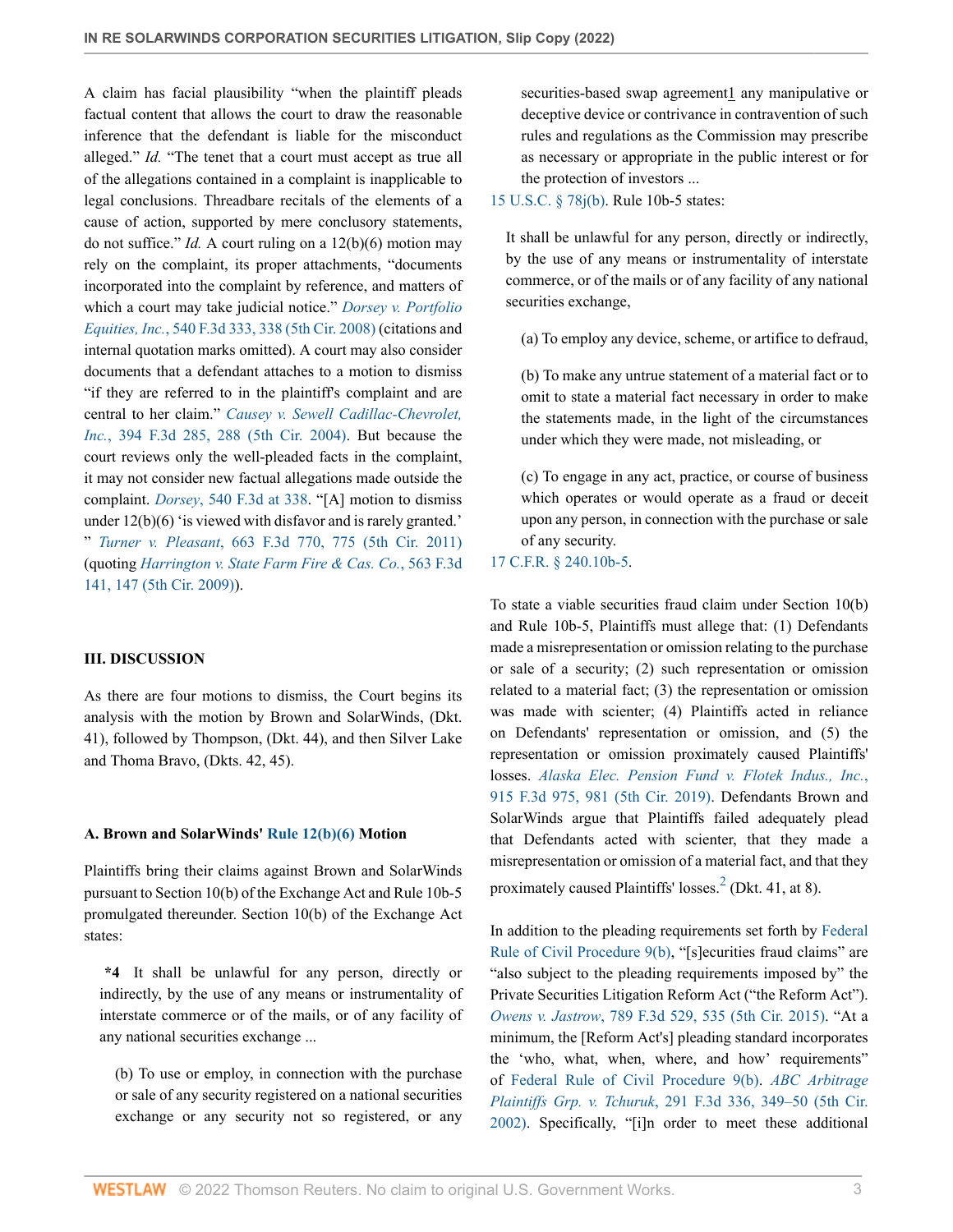requirements of the PSLRA, a plaintiff must, therefore: (1) specify each statement alleged to have been misleading; (2) identify the speaker; (3) state when and where the statement was made; (4) plead with particularity the contents of the false representation; (5) plead with particularity what the person making the misrepresentation obtained thereby; and (6) explain the reason or reasons why the statement is misleading, *i.e.*, why the statement is fraudulent. *[In re BP](http://www.westlaw.com/Link/Document/FullText?findType=Y&serNum=2027084587&pubNum=0004637&originatingDoc=I419b5ab0b0f111ecbf45df569f0c2bfa&refType=RP&fi=co_pp_sp_4637_746&originationContext=document&vr=3.0&rs=cblt1.0&transitionType=DocumentItem&contextData=(sc.Search)#co_pp_sp_4637_746) p.l.c. Sec. Litig.*[, 843 F. Supp. 2d 712, 746 \(S.D. Tex. 2012\)](http://www.westlaw.com/Link/Document/FullText?findType=Y&serNum=2027084587&pubNum=0004637&originatingDoc=I419b5ab0b0f111ecbf45df569f0c2bfa&refType=RP&fi=co_pp_sp_4637_746&originationContext=document&vr=3.0&rs=cblt1.0&transitionType=DocumentItem&contextData=(sc.Search)#co_pp_sp_4637_746) (citing *[ABC Arbitrage Plaintiffs Group](http://www.westlaw.com/Link/Document/FullText?findType=Y&serNum=2002299999&pubNum=0000506&originatingDoc=I419b5ab0b0f111ecbf45df569f0c2bfa&refType=RP&fi=co_pp_sp_506_350&originationContext=document&vr=3.0&rs=cblt1.0&transitionType=DocumentItem&contextData=(sc.Search)#co_pp_sp_506_350)*, 291 F.3d at 350 (5th [Cir. 2002\).](http://www.westlaw.com/Link/Document/FullText?findType=Y&serNum=2002299999&pubNum=0000506&originatingDoc=I419b5ab0b0f111ecbf45df569f0c2bfa&refType=RP&fi=co_pp_sp_506_350&originationContext=document&vr=3.0&rs=cblt1.0&transitionType=DocumentItem&contextData=(sc.Search)#co_pp_sp_506_350)

# 1. Scienter

**\*5** The Private Securities Litigation Reform Act (PSLRA) specifically requires that a complaint in a securities case support allegations of scienter with "facts giving rise to a strong inference that the defendant acted with the required state of mind." 15 U.S.C.  $\S$  78u-4(b)(2)(A). " 'Scienter' is 'a mental state embracing intent to deceive, manipulate, or defraud.' " *[Goldstein v. MCI WorldCom](http://www.westlaw.com/Link/Document/FullText?findType=Y&serNum=2003522957&pubNum=0000506&originatingDoc=I419b5ab0b0f111ecbf45df569f0c2bfa&refType=RP&fi=co_pp_sp_506_245&originationContext=document&vr=3.0&rs=cblt1.0&transitionType=DocumentItem&contextData=(sc.Search)#co_pp_sp_506_245)*, 340 F.3d 238, 245 [\(5th Cir. 2003\).](http://www.westlaw.com/Link/Document/FullText?findType=Y&serNum=2003522957&pubNum=0000506&originatingDoc=I419b5ab0b0f111ecbf45df569f0c2bfa&refType=RP&fi=co_pp_sp_506_245&originationContext=document&vr=3.0&rs=cblt1.0&transitionType=DocumentItem&contextData=(sc.Search)#co_pp_sp_506_245) For purposes of 10(b) liability, a defendant must have acted with, at minimum, severe recklessness. *[Warren v. Reserve Fund, Inc.](http://www.westlaw.com/Link/Document/FullText?findType=Y&serNum=1984113458&pubNum=0000350&originatingDoc=I419b5ab0b0f111ecbf45df569f0c2bfa&refType=RP&fi=co_pp_sp_350_745&originationContext=document&vr=3.0&rs=cblt1.0&transitionType=DocumentItem&contextData=(sc.Search)#co_pp_sp_350_745)*, 728 F.2d 741, 745 (5th Cir. [1984\)](http://www.westlaw.com/Link/Document/FullText?findType=Y&serNum=1984113458&pubNum=0000350&originatingDoc=I419b5ab0b0f111ecbf45df569f0c2bfa&refType=RP&fi=co_pp_sp_350_745&originationContext=document&vr=3.0&rs=cblt1.0&transitionType=DocumentItem&contextData=(sc.Search)#co_pp_sp_350_745). To evaluate scienter in a securities-fraud case, a court must (1) take the well-pleaded allegations as true; (2) evaluate the facts collectively, including facts contained in "documents incorporated in the complaint by reference and matters subject to judicial notice," "to determine whether a strong inference of scienter has been pled"; and (3) "take into account plausible inferences opposing as well as supporting a strong inference of scienter." *[Alaska Elec. Pension Fund](http://www.westlaw.com/Link/Document/FullText?findType=Y&serNum=2047489655&pubNum=0000506&originatingDoc=I419b5ab0b0f111ecbf45df569f0c2bfa&refType=RP&fi=co_pp_sp_506_982&originationContext=document&vr=3.0&rs=cblt1.0&transitionType=DocumentItem&contextData=(sc.Search)#co_pp_sp_506_982)*, 915 F.3d at 982. To withstand a motion to dismiss, "an inference of scienter must be more than merely plausible or reasonable—it must be cogent and at least as compelling as any opposing inference of nonfraudulent intent." *Id.* (citing *[Tellabs, Inc. v. Makor](http://www.westlaw.com/Link/Document/FullText?findType=Y&serNum=2012518448&pubNum=0000780&originatingDoc=I419b5ab0b0f111ecbf45df569f0c2bfa&refType=RP&fi=co_pp_sp_780_314&originationContext=document&vr=3.0&rs=cblt1.0&transitionType=DocumentItem&contextData=(sc.Search)#co_pp_sp_780_314) Issues & Rights, Ltd.*[, 551 U.S. 308, 314 \(2007\)\)](http://www.westlaw.com/Link/Document/FullText?findType=Y&serNum=2012518448&pubNum=0000780&originatingDoc=I419b5ab0b0f111ecbf45df569f0c2bfa&refType=RP&fi=co_pp_sp_780_314&originationContext=document&vr=3.0&rs=cblt1.0&transitionType=DocumentItem&contextData=(sc.Search)#co_pp_sp_780_314). Scienter must be alleged with respect to "the individual corporate official or officials who make or issue the statement (or order or approve it or its making or issuance, or who furnish information or language for inclusion therein, or the like) rather than generally to the collective knowledge of all the corporation's officers and employees acquired in the course of their employment." *[Alaska Elec. Pension Fund](http://www.westlaw.com/Link/Document/FullText?findType=Y&serNum=2047489655&pubNum=0000506&originatingDoc=I419b5ab0b0f111ecbf45df569f0c2bfa&refType=RP&fi=co_pp_sp_506_982&originationContext=document&vr=3.0&rs=cblt1.0&transitionType=DocumentItem&contextData=(sc.Search)#co_pp_sp_506_982)*, 915 F.3d [at 982](http://www.westlaw.com/Link/Document/FullText?findType=Y&serNum=2047489655&pubNum=0000506&originatingDoc=I419b5ab0b0f111ecbf45df569f0c2bfa&refType=RP&fi=co_pp_sp_506_982&originationContext=document&vr=3.0&rs=cblt1.0&transitionType=DocumentItem&contextData=(sc.Search)#co_pp_sp_506_982) (quotation marks omitted).

Brown and SolarWinds make four primary arguments in support of their claim that Plaintiffs failed to effectively plead scienter. First, they argue that Thornton-Trump's presentation on the security practices does not offer evidence of Scienter. Specifically, they argue: (1) Thornton-Trump's presentation was made eighteen months before the class period began; (2) that the presentation was given to non-party employees, with no facts demonstrating that the information from the presentation was conveyed to Thompson or Brown; (3) that Thornton-Trump did not work on the software that was affected in the cybersecurity attack; and (4) that Plaintiffs fail to allege that Thornton-Trump's presentation even addressed the six statements being challenged by Plaintiffs as evidence of scienter. (Dkt. 41, at 9–10, 24–27).

Second, Brown and SolarWinds argue that the ten anonymous former employees whose statements Plaintiffs rely on did not work closely with SolarWinds' security infrastructure, that Plaintiffs fail to allege that any of the former employees communicated their concerns about the company's security to any the defendants, and that anonymous, vague statements are not sufficient to support an inference of scienter. (*Id.* at 10, 27–30).

Third, Brown and SolarWinds assert that the company's server that was the site of the "solarwinds123" password incident was completely unrelated to the server that was compromised during the cybersecurity breach. (*Id.* at 30). They further argue that Brown was under no obligation to disclose the breach and that Plaintiffs fail to assert that any ongoing vulnerability from the password incident was not fully addressed after the password was changed. (*Id.* at 31). Brown and SolarWinds also state that the challenged statements were made well before SolarWinds was first notified about the password breach, and thus knowledge of the password breach was not contemporaneous with the statements. (*Id.* at 31–32). Finally, they argue that "solarwinds123" incident was a discrete violation of SolarWinds password policy, not evidence that there was no password policy or that SolarWinds broadly failed to enforce its password policy. (*Id.* at 32).

Finally, Brown and SolarWinds assert that stock sales by some Defendants does not raise an inference of scienter. They argue that Thompson sold his stock for legitimate reasons apart from the security breach, while the sale of stock by Silver Lake and Thoma Bravo has no bearing on the scienter analysis. (*Id.* at 10–11, 33–35). Lastly, they argue that allegations that SolarWinds skimped on paying for cybersecurity and announced improvements to their cybersecurity systems after the attack do not bear on the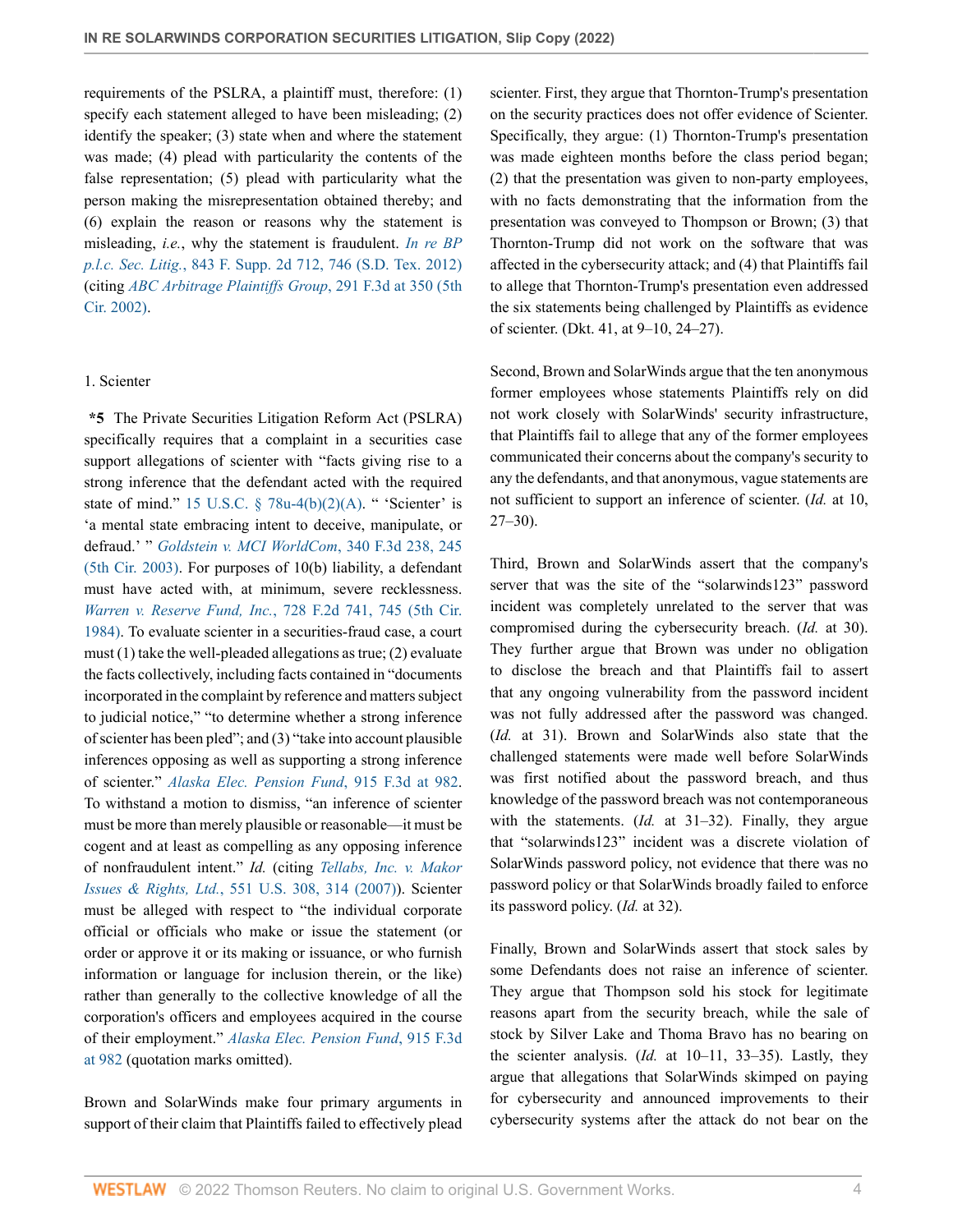<span id="page-4-0"></span>mindset of Defendants at the time of the breach. (*Id.* at 35–  $36$  $36$ <sup>3</sup>

**\*6** The Court finds that Plaintiffs sufficiently plead that Defendant Brown acted with, at least, severe recklessness when he touted the security measures implemented at SolarWinds. Plaintiffs plead that Brown held himself out as a responsible and knowledgeable authority regarding SolarWinds' cybersecurity measures. (Compl., Dkt. 26, at 11, 16–19, 22–23, 59, 76, 87–88). Plaintiffs assert Brown's title was Vice President of Security Architecture, he often appeared in interview endorsing SolarWinds' cybersecurity efforts, he was the face (literally) of the Security Statement page on the company's website, and he addressed cybersecurity issues when they arose. (*See generally id.*). In *BP*, the court found a strong inference of scienter as to the defendant CEO because his "own actions as the spokesperson and champion for BP's reform efforts weigh[ed] strongly in favor of the inference that [he] paid special attention to BP's process safety efforts or, at the least, was reckless in not doing so while continuing to publicly tout improvements." [843 F.](http://www.westlaw.com/Link/Document/FullText?findType=Y&serNum=2027084587&pubNum=0004637&originatingDoc=I419b5ab0b0f111ecbf45df569f0c2bfa&refType=RP&fi=co_pp_sp_4637_783&originationContext=document&vr=3.0&rs=cblt1.0&transitionType=DocumentItem&contextData=(sc.Search)#co_pp_sp_4637_783) [Supp. 2d 712, 783 \(S.D. Tex. 2012\).](http://www.westlaw.com/Link/Document/FullText?findType=Y&serNum=2027084587&pubNum=0004637&originatingDoc=I419b5ab0b0f111ecbf45df569f0c2bfa&refType=RP&fi=co_pp_sp_4637_783&originationContext=document&vr=3.0&rs=cblt1.0&transitionType=DocumentItem&contextData=(sc.Search)#co_pp_sp_4637_783) The same applies here, as Brown's alleged statements bear a striking similarity to the defendant CEO in *BP*: while the CEO in *BP* made at least eighteen different statements regarding BP's safety standards and stated he intended to "focus on safety like a laser," *id.*, Plaintiffs here point to at least at least a dozen statements attributed to Brown, who noted on a company podcast that he was "focused on ... heavy-duty hygiene." (Compl., Dkt. 26, at 87). $^{4}$  $^{4}$  $^{4}$ 

<span id="page-4-1"></span>Further, Brown and SolarWinds arguments regarding the "solarwinds123" password breach do not provide a strong, plausible inference opposing scienter. The Court disagrees with the argument that scienter is precluded because the server that was compromised through the password breach was not the same server that was compromised in the breach at issue here. Plaintiffs need not plead that the password incident directly caused the later breach—instead, they need merely demonstrate that Defendants were knowledgeable or at least reckless with their statements regarding SolarWinds' security, that Plaintiffs relied on Defendants' commendations of SolarWinds' security, and that Plaintiffs' reliance on these representations caused their loss. *See [Alaska Elec. Pension](http://www.westlaw.com/Link/Document/FullText?findType=Y&serNum=2047489655&pubNum=0000506&originatingDoc=I419b5ab0b0f111ecbf45df569f0c2bfa&refType=RP&fi=co_pp_sp_506_981&originationContext=document&vr=3.0&rs=cblt1.0&transitionType=DocumentItem&contextData=(sc.Search)#co_pp_sp_506_981) Fund*[, 915 F.3d at 981.](http://www.westlaw.com/Link/Document/FullText?findType=Y&serNum=2047489655&pubNum=0000506&originatingDoc=I419b5ab0b0f111ecbf45df569f0c2bfa&refType=RP&fi=co_pp_sp_506_981&originationContext=document&vr=3.0&rs=cblt1.0&transitionType=DocumentItem&contextData=(sc.Search)#co_pp_sp_506_981) Put another way, the misleading representations and the reliance on them must cause the loss. The allegations of underlying security issues (such as the "solarwinds123" password breach) need not suggest that these security issues directly caused the loss; instead, their

<span id="page-4-2"></span>purpose is to demonstrate that the executives were at least reckless in not realizing that something was dangerously amiss. An egregious refusal to investigate may give rise to an inference of recklessness. *[Plotkin v. IP Axess Inc.](http://www.westlaw.com/Link/Document/FullText?findType=Y&serNum=2006514276&pubNum=0000506&originatingDoc=I419b5ab0b0f111ecbf45df569f0c2bfa&refType=RP&fi=co_pp_sp_506_700&originationContext=document&vr=3.0&rs=cblt1.0&transitionType=DocumentItem&contextData=(sc.Search)#co_pp_sp_506_700)*, [407 F.3d 690, 700 \(5th Cir. 2005\).](http://www.westlaw.com/Link/Document/FullText?findType=Y&serNum=2006514276&pubNum=0000506&originatingDoc=I419b5ab0b0f111ecbf45df569f0c2bfa&refType=RP&fi=co_pp_sp_506_700&originationContext=document&vr=3.0&rs=cblt1.0&transitionType=DocumentItem&contextData=(sc.Search)#co_pp_sp_506_700) Further, statements attributed to Brown through the Security Statement on the website<sup>[5](#page-11-4)</sup>—which stated that the Company "distributes" security alerts," requires employees to have "account, data, and physical security," and implements "password best practices"—continued to be presented on the webpage after Brown and SolarWinds learned of the years-long password breach, and Brown continued to direct investors and customers to the Security Statement. (Dkt. 26, at 19); *see also Lormand*[, 565 F.3d at 259](http://www.westlaw.com/Link/Document/FullText?findType=Y&serNum=2018570454&pubNum=0000506&originatingDoc=I419b5ab0b0f111ecbf45df569f0c2bfa&refType=RP&fi=co_pp_sp_506_259&originationContext=document&vr=3.0&rs=cblt1.0&transitionType=DocumentItem&contextData=(sc.Search)#co_pp_sp_506_259) (finding misstatements actionable where Defendants proceeded to issue positive statements throughout the class period without acknowledging material information). Although Brown and SolarWinds offer the opposing inference that the "solarwinds123" password breach was a "discrete violations of SolarWinds' password practices," (Dkt. 41, at 32), the Court finds that the alleged severity of the breach coupled with Plaintiffs' allegations that a password policy did not exist leads to an inference in favor of the Plaintiffs.

**\*7** Next, the statements of ten former employees rebutting Brown and SolarWinds' representations regarding **cybersecurity** aids the inference of scienter. The complaint states that the former employees included a sales engineer, a security specialist, a backup and disaster recovery specialist, a director of global recruiting, an HR contractor, a security account manager, and a marketing associate. While Brown and SolarWinds assert that these employees did not directly work with SolarWinds' security protocols, nor interface directly with the security team, the Court notes that several of the statements at issue in the complaint applied to employees of the company broadly. For example, Plaintiffs allege that the Security Statement they take issue with stated that SolarWinds employees were required to sign the company's information security policy, develop passwords consistent with the company's password policy, and receive **cybersecurity** training. (Compl., Dkt. 26, at 49–54). Plaintiffs assert that the former employees stated they were not aware of an information security policy or a password policy, and they did not receive **cybersecurity** training. (*Id.*). As Brown, the Vice President of Security Architecture, allegedly often touted the company's security policy and directed investors and customers to the Security Statement—where an image and video of Brown were displayed, and the page stated the company required an information security policy, a password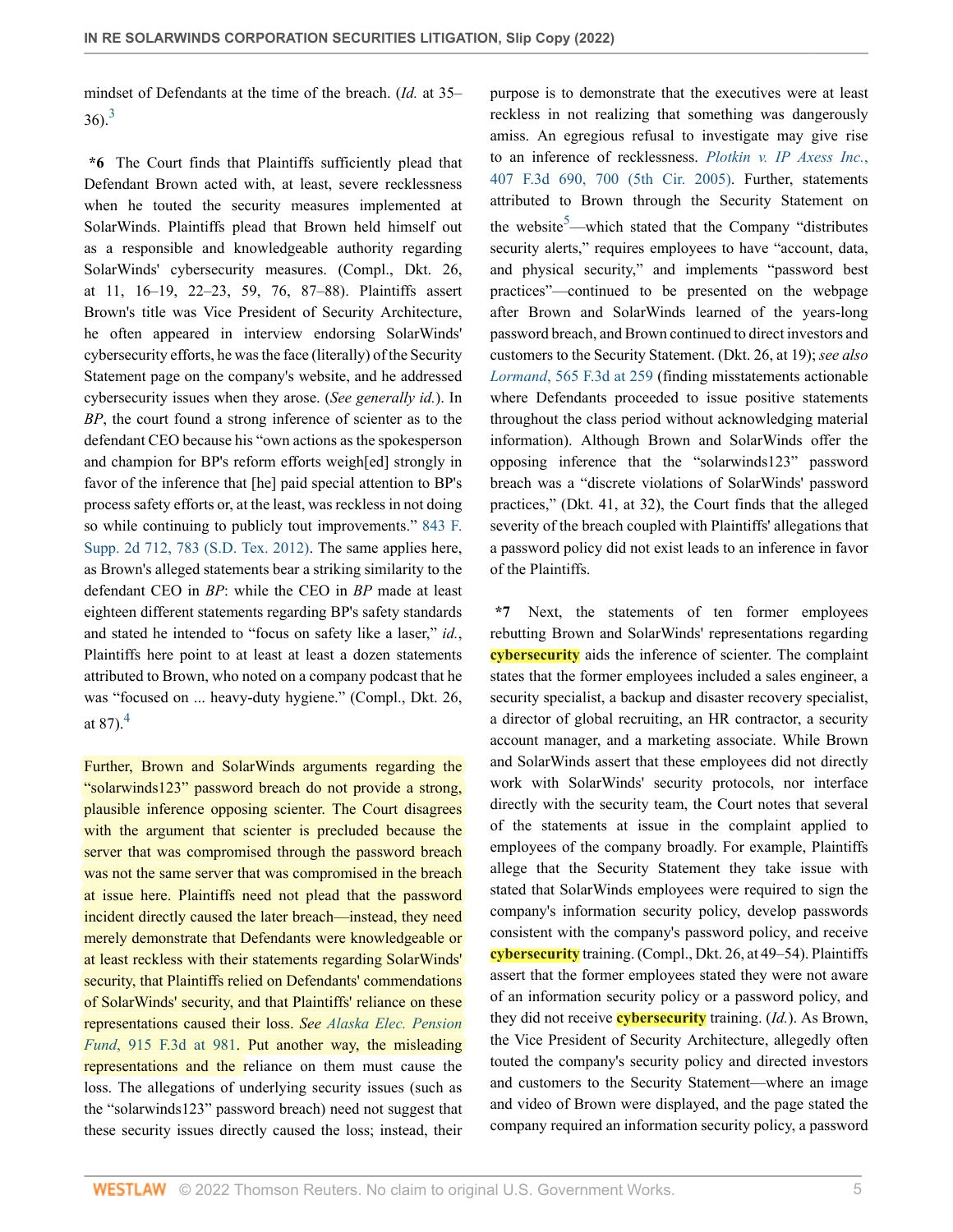policy, and trainings, among others—a trier of fact could infer that Brown may have been aware of whether employees *were* indeed broadly required to sign an information security policy, comply with the password policy, and attend trainings. *Compare [in re Netsolve, Inc.](http://www.westlaw.com/Link/Document/FullText?findType=Y&serNum=2002128966&pubNum=0004637&originatingDoc=I419b5ab0b0f111ecbf45df569f0c2bfa&refType=RP&fi=co_pp_sp_4637_697&originationContext=document&vr=3.0&rs=cblt1.0&transitionType=DocumentItem&contextData=(sc.Search)#co_pp_sp_4637_697) Sec. Litig.*, 185 F. Supp. 2d [684, 697 \(W.D. Tex. 2001\)](http://www.westlaw.com/Link/Document/FullText?findType=Y&serNum=2002128966&pubNum=0004637&originatingDoc=I419b5ab0b0f111ecbf45df569f0c2bfa&refType=RP&fi=co_pp_sp_4637_697&originationContext=document&vr=3.0&rs=cblt1.0&transitionType=DocumentItem&contextData=(sc.Search)#co_pp_sp_4637_697) (finding allegations of scienter adequate where undisclosed problems should have been apparent to company executives) *with Goldstein*[, 340 F.3d](http://www.westlaw.com/Link/Document/FullText?findType=Y&serNum=2003522957&pubNum=0000506&originatingDoc=I419b5ab0b0f111ecbf45df569f0c2bfa&refType=RP&fi=co_pp_sp_506_251&originationContext=document&vr=3.0&rs=cblt1.0&transitionType=DocumentItem&contextData=(sc.Search)#co_pp_sp_506_251) [at 251](http://www.westlaw.com/Link/Document/FullText?findType=Y&serNum=2003522957&pubNum=0000506&originatingDoc=I419b5ab0b0f111ecbf45df569f0c2bfa&refType=RP&fi=co_pp_sp_506_251&originationContext=document&vr=3.0&rs=cblt1.0&transitionType=DocumentItem&contextData=(sc.Search)#co_pp_sp_506_251) (declining to hold executives accountable purely because of their position in the company when no allegations were made that the executives had any role in offering the misleading statements). $<sup>6</sup>$  $<sup>6</sup>$  $<sup>6</sup>$ </sup>

<span id="page-5-0"></span>Finally, Plaintiffs acknowledge that Thornton-Trump's presentation on the **cybersecurity** deficiencies at SolarWinds and, ultimately, his resignation, happened before the class period began. The Court finds that Plaintiffs' allegations regarding Thornton-Trump's presentation are not, when viewed alone, particularly strong allegations of Defendants' mental state at the time the alleged misrepresentations were made. However, Thornton-Trump's statements, when looked at in light of the above-mentioned allegations that the **cybersecurity** measures at SolarWinds were not as strong as Brown repeatedly represented *during* the class period, support the Court's conclusion that Plaintiffs have plausibly asserted the element of scienter. Taking the foregoing, well-pleaded allegations as true and evaluating the facts collectively, the Court finds that Plaintiffs have met their pleading obligations at this stage and declines to grant Brown and SolarWinds' motion to dismiss on the grounds that Plaintiffs failed to adequately plead scienter.

# 2. Material misrepresentations or omissions

Brown and SolarWinds further move to dismiss the complaint on the grounds that Plaintiffs failed to sufficiently plead that Defendants engaged in material misrepresentations or omissions. (Dkt. 41, at 11, 38–44); *see also [Alaska Elec.](http://www.westlaw.com/Link/Document/FullText?findType=Y&serNum=2047489655&pubNum=0000506&originatingDoc=I419b5ab0b0f111ecbf45df569f0c2bfa&refType=RP&fi=co_pp_sp_506_981&originationContext=document&vr=3.0&rs=cblt1.0&transitionType=DocumentItem&contextData=(sc.Search)#co_pp_sp_506_981) Pension Fund*[, 915 F.3d at 981](http://www.westlaw.com/Link/Document/FullText?findType=Y&serNum=2047489655&pubNum=0000506&originatingDoc=I419b5ab0b0f111ecbf45df569f0c2bfa&refType=RP&fi=co_pp_sp_506_981&originationContext=document&vr=3.0&rs=cblt1.0&transitionType=DocumentItem&contextData=(sc.Search)#co_pp_sp_506_981). Brown and SolarWinds state that the complaint fails to attribute the SolarWinds website Security Statement to any individual defendant as required by Section 10(b) and Rule 10b-5 thereunder. (Dkt. 41, at 11, 44). They also argue that the statements Plaintiffs have identified were puffery and would not have misled investors, especially given that SolarWinds warned investors that cybersecurity attacks were likely. (*Id.* at 11–12, 43–44). Finally, Brown and SolarWinds assert that Plaintiffs' allegations that SolarWinds lacked a security team are self-defeating, as Plaintiffs likewise

state that Thornton-Trump was SolarWinds' "global security strategist" and Brown was the Vice President of Security Architecture, suggesting the presence of a security team. (*Id.* at 12, 39–40).

To be held liable for a misstatement or omission under Section 10(b) and Rule 10b-5, the defendant must be the "maker" of the statement, *i.e.*, "the person or entity with ultimate authority over the statement, including its content and whether and how to communicate it." *[Janus Cap. Grp.,](http://www.westlaw.com/Link/Document/FullText?findType=Y&serNum=2025477155&pubNum=0000780&originatingDoc=I419b5ab0b0f111ecbf45df569f0c2bfa&refType=RP&fi=co_pp_sp_780_142&originationContext=document&vr=3.0&rs=cblt1.0&transitionType=DocumentItem&contextData=(sc.Search)#co_pp_sp_780_142) [Inc. v. First Derivative Traders](http://www.westlaw.com/Link/Document/FullText?findType=Y&serNum=2025477155&pubNum=0000780&originatingDoc=I419b5ab0b0f111ecbf45df569f0c2bfa&refType=RP&fi=co_pp_sp_780_142&originationContext=document&vr=3.0&rs=cblt1.0&transitionType=DocumentItem&contextData=(sc.Search)#co_pp_sp_780_142)*, 564 U.S. 135, 142 (2011). Allegations of a material misrepresentation or omission must "specify the statements contended to be fraudulent, identify the speaker, state when and where the statements were made, and explain why the statements were fraudulent." *[Barrie v. Intervoice-Brite, Inc.](http://www.westlaw.com/Link/Document/FullText?findType=Y&serNum=2005967379&pubNum=0000506&originatingDoc=I419b5ab0b0f111ecbf45df569f0c2bfa&refType=RP&fi=co_pp_sp_506_256&originationContext=document&vr=3.0&rs=cblt1.0&transitionType=DocumentItem&contextData=(sc.Search)#co_pp_sp_506_256)*, 397 F.3d 249, 256 (5th Cir. [2005\)](http://www.westlaw.com/Link/Document/FullText?findType=Y&serNum=2005967379&pubNum=0000506&originatingDoc=I419b5ab0b0f111ecbf45df569f0c2bfa&refType=RP&fi=co_pp_sp_506_256&originationContext=document&vr=3.0&rs=cblt1.0&transitionType=DocumentItem&contextData=(sc.Search)#co_pp_sp_506_256) (internal citations and quotations omitted). Plaintiffs have met this standard. While Defendants are correct that company executives are not responsible for every minor statement made in corporate communication, *see [Magruder](http://www.westlaw.com/Link/Document/FullText?findType=Y&serNum=2047600510&pubNum=0007903&originatingDoc=I419b5ab0b0f111ecbf45df569f0c2bfa&refType=RP&fi=co_pp_sp_7903_462&originationContext=document&vr=3.0&rs=cblt1.0&transitionType=DocumentItem&contextData=(sc.Search)#co_pp_sp_7903_462) v. Halliburton Co.*[, 359 F. Supp. 3d 452, 462–63 \(N.D.](http://www.westlaw.com/Link/Document/FullText?findType=Y&serNum=2047600510&pubNum=0007903&originatingDoc=I419b5ab0b0f111ecbf45df569f0c2bfa&refType=RP&fi=co_pp_sp_7903_462&originationContext=document&vr=3.0&rs=cblt1.0&transitionType=DocumentItem&contextData=(sc.Search)#co_pp_sp_7903_462) [Tex. 2018\),](http://www.westlaw.com/Link/Document/FullText?findType=Y&serNum=2047600510&pubNum=0007903&originatingDoc=I419b5ab0b0f111ecbf45df569f0c2bfa&refType=RP&fi=co_pp_sp_7903_462&originationContext=document&vr=3.0&rs=cblt1.0&transitionType=DocumentItem&contextData=(sc.Search)#co_pp_sp_7903_462) the complaint plainly asserts that both Brown and Thompson had a direct roll in authorizing the Security Statement on SolarWinds' website. (*See* Compl., Dkt. 26, at 18) ("The Security Statement was reviewed and approved by Defendants Brown and Thompson ... [and] the Security Statement[ ] prominently included [a] picture of Defendant Brown welcoming investors and customers to the 'Security Center[.]' "); *Janus*[, 564 U.S. at 142](http://www.westlaw.com/Link/Document/FullText?findType=Y&serNum=2025477155&pubNum=0000780&originatingDoc=I419b5ab0b0f111ecbf45df569f0c2bfa&refType=RP&fi=co_pp_sp_780_142&originationContext=document&vr=3.0&rs=cblt1.0&transitionType=DocumentItem&contextData=(sc.Search)#co_pp_sp_780_142) (Corporate executives who have "ultimate authority over the statement" may be liable regardless of whether they wrote the statement). Plaintiffs have alleged that Brown and Thompson "made" these statements sufficient to survive a motion to dismiss.

**\*8** Further, while corporate "cheerleading" and puffery are not actionable under securities law, *[Police & Fire Ret. Sys.](http://www.westlaw.com/Link/Document/FullText?findType=Y&serNum=2048716602&pubNum=0006538&originatingDoc=I419b5ab0b0f111ecbf45df569f0c2bfa&refType=RP&fi=co_pp_sp_6538_730&originationContext=document&vr=3.0&rs=cblt1.0&transitionType=DocumentItem&contextData=(sc.Search)#co_pp_sp_6538_730) [of City of Detroit v. Plains All Am. Pipeline, L.P.](http://www.westlaw.com/Link/Document/FullText?findType=Y&serNum=2048716602&pubNum=0006538&originatingDoc=I419b5ab0b0f111ecbf45df569f0c2bfa&refType=RP&fi=co_pp_sp_6538_730&originationContext=document&vr=3.0&rs=cblt1.0&transitionType=DocumentItem&contextData=(sc.Search)#co_pp_sp_6538_730)*, 777 F. [App'x 726, 730 \(5th Cir. 2019\)](http://www.westlaw.com/Link/Document/FullText?findType=Y&serNum=2048716602&pubNum=0006538&originatingDoc=I419b5ab0b0f111ecbf45df569f0c2bfa&refType=RP&fi=co_pp_sp_6538_730&originationContext=document&vr=3.0&rs=cblt1.0&transitionType=DocumentItem&contextData=(sc.Search)#co_pp_sp_6538_730) (internal quotation marks and citations omitted), only statements that "contain no concrete factual or material misrepresentation" may be deemed "puffery." *Lormand*[, 565 F.3d at 249 n.14.](http://www.westlaw.com/Link/Document/FullText?findType=Y&serNum=2018570454&pubNum=0000506&originatingDoc=I419b5ab0b0f111ecbf45df569f0c2bfa&refType=RP&fi=co_pp_sp_506_249&originationContext=document&vr=3.0&rs=cblt1.0&transitionType=DocumentItem&contextData=(sc.Search)#co_pp_sp_506_249) Defendants point out that "a sincere statement of pure opinion is not an 'untrue statement of material fact,' regardless of whether an investor can ultimately prove the belief wrong." *[Omnicare Inc. v.](http://www.westlaw.com/Link/Document/FullText?findType=Y&serNum=2035661902&pubNum=0000780&originatingDoc=I419b5ab0b0f111ecbf45df569f0c2bfa&refType=RP&fi=co_pp_sp_780_186&originationContext=document&vr=3.0&rs=cblt1.0&transitionType=DocumentItem&contextData=(sc.Search)#co_pp_sp_780_186) [Laborers Dist. Council Constr. Indus. Pension Fund](http://www.westlaw.com/Link/Document/FullText?findType=Y&serNum=2035661902&pubNum=0000780&originatingDoc=I419b5ab0b0f111ecbf45df569f0c2bfa&refType=RP&fi=co_pp_sp_780_186&originationContext=document&vr=3.0&rs=cblt1.0&transitionType=DocumentItem&contextData=(sc.Search)#co_pp_sp_780_186)*, 575 U.S. [175, 186 \(2015\)](http://www.westlaw.com/Link/Document/FullText?findType=Y&serNum=2035661902&pubNum=0000780&originatingDoc=I419b5ab0b0f111ecbf45df569f0c2bfa&refType=RP&fi=co_pp_sp_780_186&originationContext=document&vr=3.0&rs=cblt1.0&transitionType=DocumentItem&contextData=(sc.Search)#co_pp_sp_780_186). The alleged misstatements from the Security Statement include assertions that SolarWinds had "a security team [that] focuses on information security, global security auditing and compliance, as well as defining the security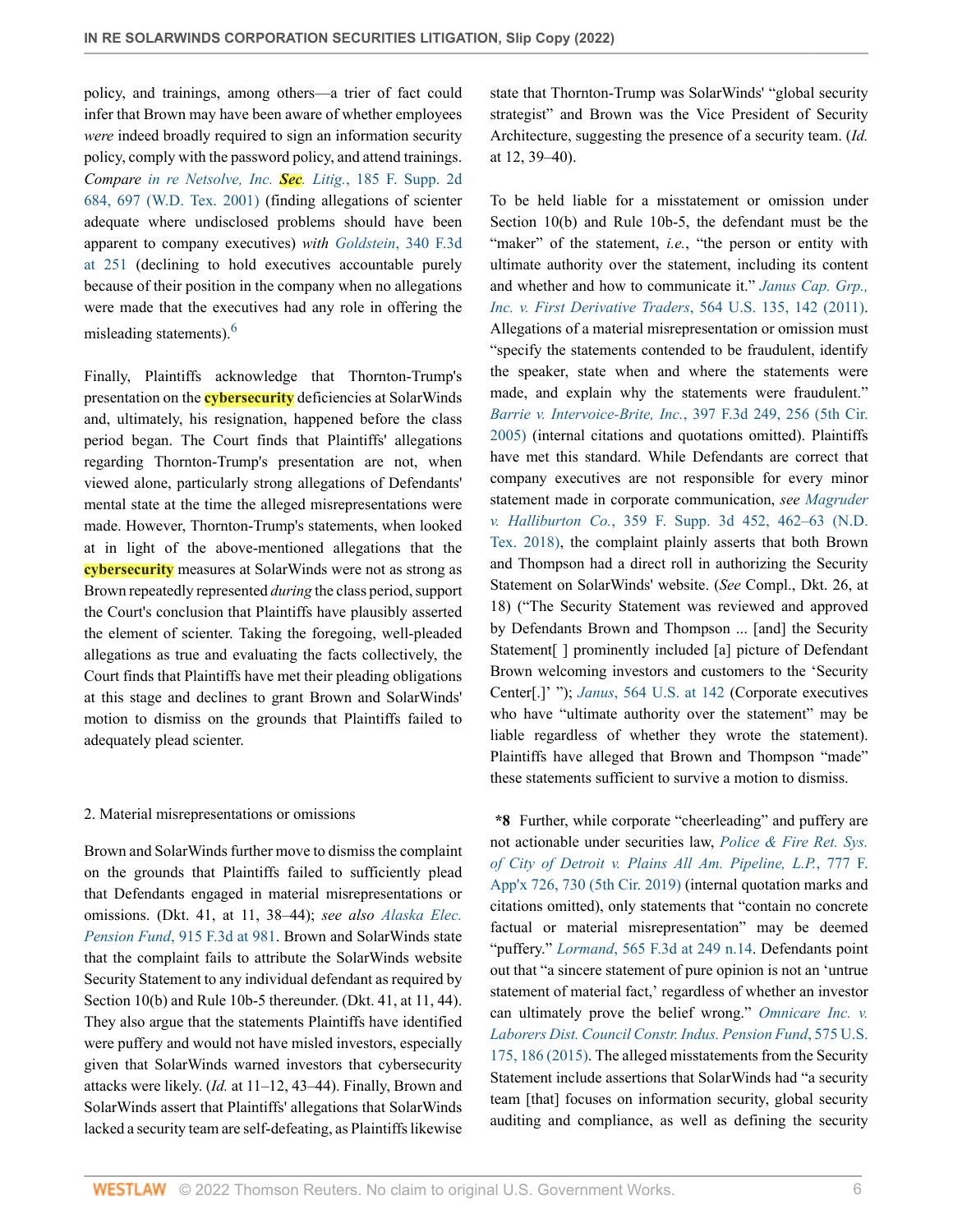controls ... "; the Company "maintains a written Information Security Policy" that employees must acknowledge they have read and understood; "[e]mployees are provided with security training" when they are hired; employees adhered to a password policy; and SolarWinds segmented its networks using "Role Based Access controls," among others. (Compl., Dkt. 26, at 81–85). These are not "subjective opinions" or corporate puffery—they are specific statements of fact. *See, e.g., [In re Equifax Inc.](http://www.westlaw.com/Link/Document/FullText?findType=Y&serNum=2047411839&pubNum=0007903&originatingDoc=I419b5ab0b0f111ecbf45df569f0c2bfa&refType=RP&fi=co_pp_sp_7903_1231&originationContext=document&vr=3.0&rs=cblt1.0&transitionType=DocumentItem&contextData=(sc.Search)#co_pp_sp_7903_1231) Sec. Litig.*, 357 F. Supp. 3d [1189, 1231 \(N.D. Ga. 2019\)](http://www.westlaw.com/Link/Document/FullText?findType=Y&serNum=2047411839&pubNum=0007903&originatingDoc=I419b5ab0b0f111ecbf45df569f0c2bfa&refType=RP&fi=co_pp_sp_7903_1231&originationContext=document&vr=3.0&rs=cblt1.0&transitionType=DocumentItem&contextData=(sc.Search)#co_pp_sp_7903_1231) (holding that statements that the company maintained "a highly sophisticated data information network that includes advanced security, protections and redundancies" were not subjective opinions, while statements such as "I think we are in a very good position now" were opinions).

Defendants' other alleged misstatements are more difficult to classify. Plaintiffs cite to Brown's statement that one of his focuses is "heavy-duty hygiene," and that SolarWinds was working on "making sure that there is good basic hygiene ...." (Compl., Dkt. 28, at 87–88). For one, "it is well-established that generalized positive statements about a company's progress are not a basis for liability." *[Nathenson](http://www.westlaw.com/Link/Document/FullText?findType=Y&serNum=2001818589&pubNum=0000506&originatingDoc=I419b5ab0b0f111ecbf45df569f0c2bfa&refType=RP&fi=co_pp_sp_506_419&originationContext=document&vr=3.0&rs=cblt1.0&transitionType=DocumentItem&contextData=(sc.Search)#co_pp_sp_506_419) v. Zonagen Inc.*[, 267 F.3d 400, 419 \(5th Cir. 2001\)](http://www.westlaw.com/Link/Document/FullText?findType=Y&serNum=2001818589&pubNum=0000506&originatingDoc=I419b5ab0b0f111ecbf45df569f0c2bfa&refType=RP&fi=co_pp_sp_506_419&originationContext=document&vr=3.0&rs=cblt1.0&transitionType=DocumentItem&contextData=(sc.Search)#co_pp_sp_506_419). However, when there are differences between the image projected by the speaker and the reality on the ground, especially when an utterance is repeated, the alleged statement can be considered misleading. *BP*[, 843 F. Supp. 2d at 758](http://www.westlaw.com/Link/Document/FullText?findType=Y&serNum=2027084587&pubNum=0004637&originatingDoc=I419b5ab0b0f111ecbf45df569f0c2bfa&refType=RP&fi=co_pp_sp_4637_758&originationContext=document&vr=3.0&rs=cblt1.0&transitionType=DocumentItem&contextData=(sc.Search)#co_pp_sp_4637_758) (citing *Reese v. BP Exploration*[, 643 F.3d 681, 691 \(9th Cir. 2011\)](http://www.westlaw.com/Link/Document/FullText?findType=Y&serNum=2025577849&pubNum=0000506&originatingDoc=I419b5ab0b0f111ecbf45df569f0c2bfa&refType=RP&fi=co_pp_sp_506_691&originationContext=document&vr=3.0&rs=cblt1.0&transitionType=DocumentItem&contextData=(sc.Search)#co_pp_sp_506_691). Brown's repeated statements that the company was focusing on **cybersecurity** "hygiene," especially when coupled with the surrounding statements, such as how SolarWinds was "putting identity solutions in place," "look[ing] at every log [to] understand when somebody logs in, ... when somebody is trying to gain access to an administrative account" can be considered misleading. (Compl., Dkt. 26, at 87–88). For example, these statements are more akin to statements the *Equifax* court found to be objective statements ("Equifax employs strong data security and confidentiality standards") than to those the *Equifax* court found to be opinions ("I think we are in a very good position now."). *Equifax*[, 357 F. Supp.](http://www.westlaw.com/Link/Document/FullText?findType=Y&serNum=2047411839&pubNum=0007903&originatingDoc=I419b5ab0b0f111ecbf45df569f0c2bfa&refType=RP&fi=co_pp_sp_7903_1231&originationContext=document&vr=3.0&rs=cblt1.0&transitionType=DocumentItem&contextData=(sc.Search)#co_pp_sp_7903_1231) [3d at 1231](http://www.westlaw.com/Link/Document/FullText?findType=Y&serNum=2047411839&pubNum=0007903&originatingDoc=I419b5ab0b0f111ecbf45df569f0c2bfa&refType=RP&fi=co_pp_sp_7903_1231&originationContext=document&vr=3.0&rs=cblt1.0&transitionType=DocumentItem&contextData=(sc.Search)#co_pp_sp_7903_1231).

Third, Defendants' disclosures to customers and investors about the risk of **cybersecurity** attacks does not force the conclusion that their alleged statements were not false or misleading. Brown and SolarWinds cite statements in their **SEC** filings where the disclosed SolarWinds "could suffer a loss of revenue and increased costs, exposure to significant liability" if it experiences cyberattacks. (Dkt. 41, at 39). As an example, Defendants cite *in re Heartland Payment Systems, Inc. Securities Litigation*, where the United States District Court for the District of New Jersey found that Defendant's warning of a security breach made clear that Defendant's statements touting its security measures should not be interpreted to mean that [Defendant's security system](http://www.westlaw.com/Link/Document/FullText?findType=Y&serNum=2020721623&pubNum=0000999&originatingDoc=I419b5ab0b0f111ecbf45df569f0c2bfa&refType=RP&fi=co_pp_sp_999_5&originationContext=document&vr=3.0&rs=cblt1.0&transitionType=DocumentItem&contextData=(sc.Search)#co_pp_sp_999_5) [was invulnerable. No. CIV. 09-1043, 2009 WL 4798148,](http://www.westlaw.com/Link/Document/FullText?findType=Y&serNum=2020721623&pubNum=0000999&originatingDoc=I419b5ab0b0f111ecbf45df569f0c2bfa&refType=RP&fi=co_pp_sp_999_5&originationContext=document&vr=3.0&rs=cblt1.0&transitionType=DocumentItem&contextData=(sc.Search)#co_pp_sp_999_5) [at \\*5 \(D.N.J. Dec. 7, 2009\)](http://www.westlaw.com/Link/Document/FullText?findType=Y&serNum=2020721623&pubNum=0000999&originatingDoc=I419b5ab0b0f111ecbf45df569f0c2bfa&refType=RP&fi=co_pp_sp_999_5&originationContext=document&vr=3.0&rs=cblt1.0&transitionType=DocumentItem&contextData=(sc.Search)#co_pp_sp_999_5). However, the logic applied in *Heartland* does not apply here—in *Heartland*, the Court was addressing Plaintiff's claims that *because* the Defendant had suffered a security breach, Defendant must have been lying about the emphasis it placed on maintaining a high level of security. *Id.* The same is not true here. **Plaintiffs** are not claiming Defendants' statements commending their **cybersecurity** measures must have been false *because* the attack at issue occurred. Instead, they have alleged separate facts that the **cybersecurity** measures at the company were not as they were portrayed, such as the "solarwinds123" password incident, the statements of former employees, and Thornton-Trump's presentation. *See supra* Part III(A)(1).

**\*9** Finally, Brown and SolarWinds assert that the Security Statement's declaration that the company had a security team was not a misrepresentation, as Thornton-Trump's title was global security strategist, Brown's title was Vice President of Security Architecture, and Brown made a comment included in the complaint referencing his "team." (Dkt. 41, at 12, 40). However, two workers with different titles employed at two different times by the company does not necessarily mean there was a "team." The strength of Defendants' assertions is about on par with the strength of Plaintiffs' plausible allegations that former employees stated no such team existed. (Compl., Dkt. 26, at 41–42). The Court is required to accept Plaintiffs' plausible allegations as true at this stage and finds that this is a factual dispute not appropriate for resolution in a motion to dismiss. For the foregoing reasons, the Court finds that Plaintiffs have adequately alleged misleading material statements.

### 3. Loss causation

Lastly, Brown and SolarWinds ask the Court to find Plaintiffs have not adequately alleged that the material misstatements or omissions and Plaintiffs' reliance on them caused Plaintiffs' loss. (Dkt. 41, at 45). The Fifth Circuit has stated that Plaintiffs must show that "Defendants' misrepresentations (or omissions) proximately caused the Plaintiffs' economic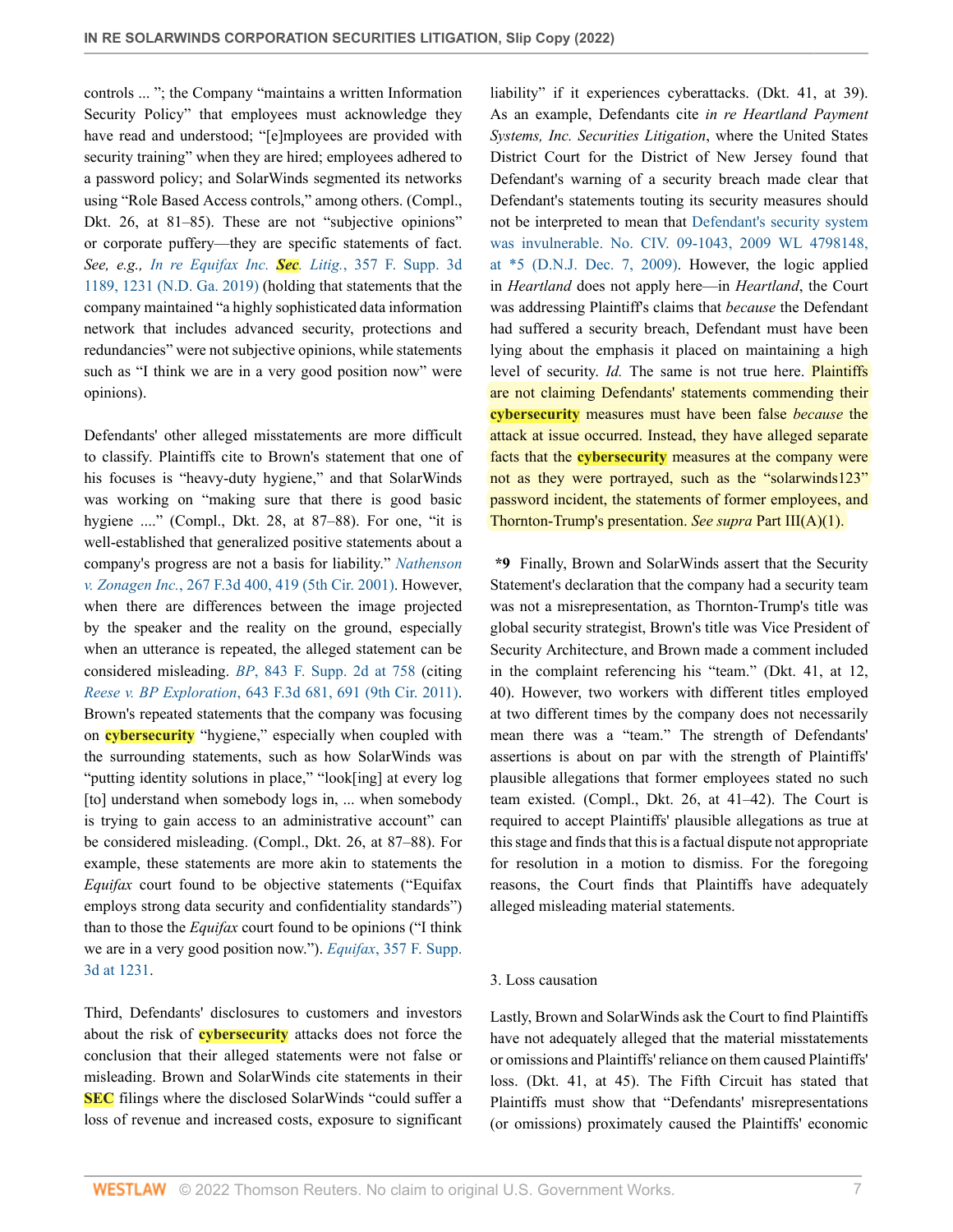loss. *[Pub. Emps. Ret. Sys. of Mississippi, Puerto Rico Tchrs.](http://www.westlaw.com/Link/Document/FullText?findType=Y&serNum=2034493108&pubNum=0000506&originatingDoc=I419b5ab0b0f111ecbf45df569f0c2bfa&refType=RP&fi=co_pp_sp_506_320&originationContext=document&vr=3.0&rs=cblt1.0&transitionType=DocumentItem&contextData=(sc.Search)#co_pp_sp_506_320) Ret. Sys. v. Amedisys, Inc.*[, 769 F.3d 313, 320–21 \(5th](http://www.westlaw.com/Link/Document/FullText?findType=Y&serNum=2034493108&pubNum=0000506&originatingDoc=I419b5ab0b0f111ecbf45df569f0c2bfa&refType=RP&fi=co_pp_sp_506_320&originationContext=document&vr=3.0&rs=cblt1.0&transitionType=DocumentItem&contextData=(sc.Search)#co_pp_sp_506_320) [Cir. 2014\)](http://www.westlaw.com/Link/Document/FullText?findType=Y&serNum=2034493108&pubNum=0000506&originatingDoc=I419b5ab0b0f111ecbf45df569f0c2bfa&refType=RP&fi=co_pp_sp_506_320&originationContext=document&vr=3.0&rs=cblt1.0&transitionType=DocumentItem&contextData=(sc.Search)#co_pp_sp_506_320). "To establish proximate causation, a plaintiff must allege that when the 'relevant truth' about the fraud began to leak out or otherwise make its way into the marketplace, it caused the price of the stock to depreciate and, thereby, proximately caused the plaintiff's economic harm." *Id.* (citing *Lormand*[, 565 F.3d at 255\)](http://www.westlaw.com/Link/Document/FullText?findType=Y&serNum=2018570454&pubNum=0000506&originatingDoc=I419b5ab0b0f111ecbf45df569f0c2bfa&refType=RP&fi=co_pp_sp_506_255&originationContext=document&vr=3.0&rs=cblt1.0&transitionType=DocumentItem&contextData=(sc.Search)#co_pp_sp_506_255). Loss causation "can be demonstrated circumstantially by '(1) identifying a 'corrective disclosure' (a release of information that reveals to the market the pertinent truth that was previously concealed or obscured by the company's fraud); (2) showing that the stock price dropped soon after the corrective disclosure; and (3) eliminating other possible explanations for this price drop, so that the factfinder can infer that it is *more probable than not* that it was the corrective disclosure—as opposed to other possible depressive factors—that caused at least a 'substantial' amount of price drop.' " *Id.* (citations omitted). A series of partial corrective disclosures combined with the last two elements may also suffice. *Id.* [at 326](http://www.westlaw.com/Link/Document/FullText?findType=Y&serNum=2034493108&pubNum=0000506&originatingDoc=I419b5ab0b0f111ecbf45df569f0c2bfa&refType=RP&fi=co_pp_sp_506_326&originationContext=document&vr=3.0&rs=cblt1.0&transitionType=DocumentItem&contextData=(sc.Search)#co_pp_sp_506_326).

Plaintiffs allege multiple corrective disclosures. First, they note that on December 13, 2020, *Reuters* reported that SolarWinds was believed to be the source of a hack into U.S. Treasure and Commerce Departments through SolarWinds' Update Server, and the CISA released an emergency directive to disconnect from SolarWinds' Orion products, tying the emergency measures to "the Company's deficient cybersecurity practices." (Compl., Dkt. 26, at 89– 90). Plaintiffs further allege that on December 14, 2020, SolarWinds disclosed the hack to shareholders announcing cybercriminals "inserted a vulnerability within its Orion monitoring products," that the breach occurred between March and June 2020 and that as many as 18,000 customers had been affected, including multiple U.S. agencies. (*Id.* at 89–91). As a result of these pronouncements, SolarWinds' stock tumbled 17%, followed by an additional 8% and 19%. (*Id.* at 90–92). Plaintiffs allege that "[i]t was foreseeable that Defendants' materially false and misleading statements and omissions ... would artificially inflate the price of SolarWinds securities and that [the disclosures of the company's cybersecurity failures] would cause the price of SolarWinds' securities to decline." (*Id.* at 93).

Brown and SolarWinds claim that "[w]hile these reports may have given an unfavorable impression of SolarWinds' security protocols, they do not reveal the falsity of any challenged statement. Plaintiff also fails to explain how these disclosures corrected any challenged statement, other than stating that it revealed the truth 'about the nature and extent of SolarWinds' security deficiencies.' " (Dkt. 41, at 47). Plaintiffs aver that loss causation can be demonstrated by circumstantial evidence, and a plaintiff must merely "allege the truth that emerged was 'related to' or 'relevant to' the defendants' fraud and earlier misstatements." *Amedisys*[, 769 F.3d at 321.](http://www.westlaw.com/Link/Document/FullText?findType=Y&serNum=2034493108&pubNum=0000506&originatingDoc=I419b5ab0b0f111ecbf45df569f0c2bfa&refType=RP&fi=co_pp_sp_506_321&originationContext=document&vr=3.0&rs=cblt1.0&transitionType=DocumentItem&contextData=(sc.Search)#co_pp_sp_506_321) "The test for relevant truth simply means that the truth disclosed must make the existence of the actionable fraud more probable than it would be without that alleged fact, taken as true." *Id.* Plaintiffs have alleged that SolarWinds' security measures were deficient in multiple areas, despite Defendants' statements to the contrary. The "corrective disclosures" at the very least circumstantially suggest that the security breach was more likely than not caused by the company's allegedly deficient security. (*See, e.g.*, Compl., Dkt. 26, at 91) ("*Reuters* reported that the Company was previously warned that the password to access the internal server to the Update Server, "solarwinds123," was both incomprehensibly deficient from a security perspective and also publicly available on the internet. *Reuters* further reported that ... the Company left the malware that was the source of the attack available for download on its Update Server for several days."). The Court finds that Plaintiffs have sufficiently alleged that it is more probable than not that these sorts of corrective disclosures caused the virtually simultaneous drops in the prices of SolarWinds' securities. Based on the foregoing analysis, the Court will deny Brown and SolarWinds' motion to dismiss, (Dkt. 41).

# **B. Thompson's [Rule 12\(b\)\(6\)](http://www.westlaw.com/Link/Document/FullText?findType=L&pubNum=1000600&cite=USFRCPR12&originatingDoc=I419b5ab0b0f111ecbf45df569f0c2bfa&refType=LQ&originationContext=document&vr=3.0&rs=cblt1.0&transitionType=DocumentItem&contextData=(sc.Search)) Motion**

**\*10** Defendant Thompson filed a separate motion to dismiss to address the allegations in the complaint that reference him specifically. (Dkt. 44, at 7). He asserts that the complaint does not attribute a single false or misleading statement or omission to him, does not allege any particularized facts sufficient to raise a strong inference that Thompson acted with scienter, and does not contain any well-pleaded factual allegations to support a claim against Thompson under Section 20(a) of the Exchange Act. (Dkt. 44, at 6–7).

## 1. Section 20(a) of the Exchange Act

The Court begins where Thompson ends—with his assertion that the complaint does not support a claim against him pursuant to Section 20(a) of the Exchange Act. Section 20(a) states: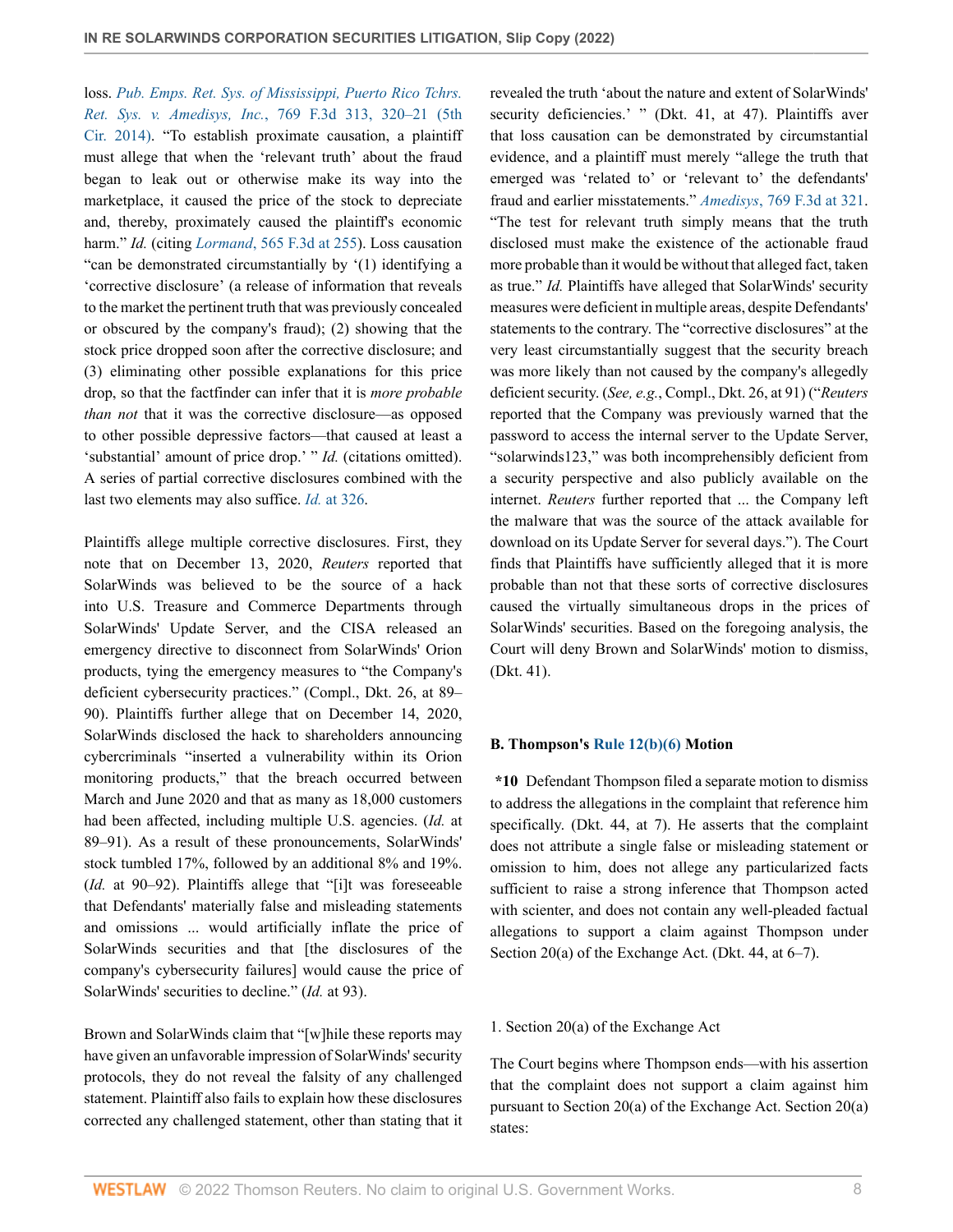Every person who, directly or indirectly, controls any person liable under any provision of this chapter or of any rule or regulation thereunder shall also be liable jointly and severally with and to the same extent as such controlled person to any person to whom such controlled person is liable, unless the controlling person acted in good faith and did not directly or indirectly induce the act or acts constituting the violation or cause of action.

[15 U.S.C. § 78t\(a\)](http://www.westlaw.com/Link/Document/FullText?findType=L&pubNum=1000546&cite=15USCAS78T&originatingDoc=I419b5ab0b0f111ecbf45df569f0c2bfa&refType=RB&originationContext=document&vr=3.0&rs=cblt1.0&transitionType=DocumentItem&contextData=(sc.Search)#co_pp_8b3b0000958a4). This argument may be quickly disposed of. Claims for control-person liability under Section 20(a) are "secondary only and cannot exist in the absence of a primary violation." *[Alaska Elec. Pension Fund](http://www.westlaw.com/Link/Document/FullText?findType=Y&serNum=2047489655&pubNum=0000506&originatingDoc=I419b5ab0b0f111ecbf45df569f0c2bfa&refType=RP&fi=co_pp_sp_506_986&originationContext=document&vr=3.0&rs=cblt1.0&transitionType=DocumentItem&contextData=(sc.Search)#co_pp_sp_506_986)*, 915 F.3d at [986](http://www.westlaw.com/Link/Document/FullText?findType=Y&serNum=2047489655&pubNum=0000506&originatingDoc=I419b5ab0b0f111ecbf45df569f0c2bfa&refType=RP&fi=co_pp_sp_506_986&originationContext=document&vr=3.0&rs=cblt1.0&transitionType=DocumentItem&contextData=(sc.Search)#co_pp_sp_506_986) (quotations omitted). Thus, if a court finds the pleadings under Section 10(b) and Rule 10b-5 inadequate to state a claim, a claim of control person liability must be dismissed. *See, e.g., [Indiana Elec. Workers' Pension Tr. Fund IBEW](http://www.westlaw.com/Link/Document/FullText?findType=Y&serNum=2016632450&pubNum=0000506&originatingDoc=I419b5ab0b0f111ecbf45df569f0c2bfa&refType=RP&fi=co_pp_sp_506_545&originationContext=document&vr=3.0&rs=cblt1.0&transitionType=DocumentItem&contextData=(sc.Search)#co_pp_sp_506_545)*, [537 F.3d at 545](http://www.westlaw.com/Link/Document/FullText?findType=Y&serNum=2016632450&pubNum=0000506&originatingDoc=I419b5ab0b0f111ecbf45df569f0c2bfa&refType=RP&fi=co_pp_sp_506_545&originationContext=document&vr=3.0&rs=cblt1.0&transitionType=DocumentItem&contextData=(sc.Search)#co_pp_sp_506_545). Thompson's sole objection to control-person liability is that Plaintiffs have not sufficiently plead their claims under Section 10(b) and Rule 10b-5 thereunder, but the Court has already found that Plaintiffs have done so. *See supra* Part III(A). Therefore, this basis for dismissing the complaint's claims against Thompson is denied.

#### 2. Material misrepresentations or omissions

Thompson also avers that the complaint fails to assert he is the "maker" of any allegedly actionable statement. (Dkt. 44, at 11) (citing *Janus*[, 564 U.S. at 142](http://www.westlaw.com/Link/Document/FullText?findType=Y&serNum=2025477155&pubNum=0000780&originatingDoc=I419b5ab0b0f111ecbf45df569f0c2bfa&refType=RP&fi=co_pp_sp_780_142&originationContext=document&vr=3.0&rs=cblt1.0&transitionType=DocumentItem&contextData=(sc.Search)#co_pp_sp_780_142)). As stated above, the "maker" of a statement is "the person or entity with ultimate authority over the statement, including its content and whether and how to communicate it." *Janus*[, 564 U.S. at](http://www.westlaw.com/Link/Document/FullText?findType=Y&serNum=2025477155&pubNum=0000780&originatingDoc=I419b5ab0b0f111ecbf45df569f0c2bfa&refType=RP&fi=co_pp_sp_780_142&originationContext=document&vr=3.0&rs=cblt1.0&transitionType=DocumentItem&contextData=(sc.Search)#co_pp_sp_780_142) [142](http://www.westlaw.com/Link/Document/FullText?findType=Y&serNum=2025477155&pubNum=0000780&originatingDoc=I419b5ab0b0f111ecbf45df569f0c2bfa&refType=RP&fi=co_pp_sp_780_142&originationContext=document&vr=3.0&rs=cblt1.0&transitionType=DocumentItem&contextData=(sc.Search)#co_pp_sp_780_142); *see also supra* Part III(A)(2). Corporate executives may not be held accountable merely because of their position in the company when no allegations are made that the executive had a role in the misleading statement. *Goldstein*[, 340 F.3d](http://www.westlaw.com/Link/Document/FullText?findType=Y&serNum=2003522957&pubNum=0000506&originatingDoc=I419b5ab0b0f111ecbf45df569f0c2bfa&refType=RP&fi=co_pp_sp_506_251&originationContext=document&vr=3.0&rs=cblt1.0&transitionType=DocumentItem&contextData=(sc.Search)#co_pp_sp_506_251) [at 251.](http://www.westlaw.com/Link/Document/FullText?findType=Y&serNum=2003522957&pubNum=0000506&originatingDoc=I419b5ab0b0f111ecbf45df569f0c2bfa&refType=RP&fi=co_pp_sp_506_251&originationContext=document&vr=3.0&rs=cblt1.0&transitionType=DocumentItem&contextData=(sc.Search)#co_pp_sp_506_251) "However, corporate documents that have no stated author or statements within documents not attributed to any individual may be charged to one or more corporate officers provided specific factual allegations link the individual to the statement at issue." *Southland*[, 365 F.3d at 365](http://www.westlaw.com/Link/Document/FullText?findType=Y&serNum=2004278488&pubNum=0000506&originatingDoc=I419b5ab0b0f111ecbf45df569f0c2bfa&refType=RP&fi=co_pp_sp_506_365&originationContext=document&vr=3.0&rs=cblt1.0&transitionType=DocumentItem&contextData=(sc.Search)#co_pp_sp_506_365).

<span id="page-8-0"></span>Of the challenged misrepresentations or omissions alleged in the complaint, (*see* Compl., Dkt. 26, at 81–88), Plaintiffs appear focus on Thompson's role in adopting the company's Security Statement.<sup>[7](#page-11-6)</sup> (*See id.*; *id.* at 18 ("The Security Statement was reviewed and approved by Defendants Brown and Thompson ... "); Dkt. 55, at 17, 48). While Thompson cites *Southland* in support of his argument that he is not a maker of the security statement, the Court finds that *Southland* suggests that Plaintiffs have properly alleged him to be a "maker." To satisfy the standard, Plaintiffs needed to provide "specific factual allegations" linking Thompson to the statement. *Southland*[, 365 F.3d at 365.](http://www.westlaw.com/Link/Document/FullText?findType=Y&serNum=2004278488&pubNum=0000506&originatingDoc=I419b5ab0b0f111ecbf45df569f0c2bfa&refType=RP&fi=co_pp_sp_506_365&originationContext=document&vr=3.0&rs=cblt1.0&transitionType=DocumentItem&contextData=(sc.Search)#co_pp_sp_506_365) Plaintiffs allege that "[t]he Security Statement was reviewed and approved by Defendants Brown and Thompson," (Compl., Dkt. 26, at 18)—they do not rely solely on Thompson's status as an executive officer to suggest he authorized the statement as Thompson suggests. (*See* Dkt. 44, at 14 –15) (citing *[Plaisance](http://www.westlaw.com/Link/Document/FullText?findType=Y&serNum=2047777628&pubNum=0000999&originatingDoc=I419b5ab0b0f111ecbf45df569f0c2bfa&refType=RP&fi=co_pp_sp_999_2&originationContext=document&vr=3.0&rs=cblt1.0&transitionType=DocumentItem&contextData=(sc.Search)#co_pp_sp_999_2) v. Schiller*[, No. CV H-17-3741, 2019 WL 1205628, at \\*2](http://www.westlaw.com/Link/Document/FullText?findType=Y&serNum=2047777628&pubNum=0000999&originatingDoc=I419b5ab0b0f111ecbf45df569f0c2bfa&refType=RP&fi=co_pp_sp_999_2&originationContext=document&vr=3.0&rs=cblt1.0&transitionType=DocumentItem&contextData=(sc.Search)#co_pp_sp_999_2) [\(S.D. Tex. Mar. 14, 2019\)](http://www.westlaw.com/Link/Document/FullText?findType=Y&serNum=2047777628&pubNum=0000999&originatingDoc=I419b5ab0b0f111ecbf45df569f0c2bfa&refType=RP&fi=co_pp_sp_999_2&originationContext=document&vr=3.0&rs=cblt1.0&transitionType=DocumentItem&contextData=(sc.Search)#co_pp_sp_999_2) (dismissing "attempt to hold Griffin responsible for unattributed corporate statements in the press releases based solely on his title as CFO") (*[Colbert v. Rio](http://www.westlaw.com/Link/Document/FullText?findType=Y&serNum=2052254184&pubNum=0000999&originatingDoc=I419b5ab0b0f111ecbf45df569f0c2bfa&refType=RP&fi=co_pp_sp_999_6&originationContext=document&vr=3.0&rs=cblt1.0&transitionType=DocumentItem&contextData=(sc.Search)#co_pp_sp_999_6) Tinto PLC*[, No. 17CIV8169ATDCF, 2019 WL 10960490, at](http://www.westlaw.com/Link/Document/FullText?findType=Y&serNum=2052254184&pubNum=0000999&originatingDoc=I419b5ab0b0f111ecbf45df569f0c2bfa&refType=RP&fi=co_pp_sp_999_6&originationContext=document&vr=3.0&rs=cblt1.0&transitionType=DocumentItem&contextData=(sc.Search)#co_pp_sp_999_6) [\\*6 \(S.D.N.Y. July 29, 2019\)](http://www.westlaw.com/Link/Document/FullText?findType=Y&serNum=2052254184&pubNum=0000999&originatingDoc=I419b5ab0b0f111ecbf45df569f0c2bfa&refType=RP&fi=co_pp_sp_999_6&originationContext=document&vr=3.0&rs=cblt1.0&transitionType=DocumentItem&contextData=(sc.Search)#co_pp_sp_999_6) (observing that "Plaintiff cites no authority" for the proposition the corporate title alone equates to attribution)). And unlike *Southland*, where "none of the statements in the Prospectus cited by the plaintiffs [were] attributed to any of the individual defendants," *[Southland](http://www.westlaw.com/Link/Document/FullText?findType=Y&serNum=2004278488&pubNum=0000506&originatingDoc=I419b5ab0b0f111ecbf45df569f0c2bfa&refType=RP&fi=co_pp_sp_506_375&originationContext=document&vr=3.0&rs=cblt1.0&transitionType=DocumentItem&contextData=(sc.Search)#co_pp_sp_506_375)*, [365 F.3d at 375](http://www.westlaw.com/Link/Document/FullText?findType=Y&serNum=2004278488&pubNum=0000506&originatingDoc=I419b5ab0b0f111ecbf45df569f0c2bfa&refType=RP&fi=co_pp_sp_506_375&originationContext=document&vr=3.0&rs=cblt1.0&transitionType=DocumentItem&contextData=(sc.Search)#co_pp_sp_506_375), Plaintiffs attributed the Security Statement to Brown and Thompson.

#### 3. Scienter

**\*11** Finally, Thompson asserts Plaintiffs have failed to plead facts supporting a strong inference that he acted with scienter. (Dkt. 44, at 15–24). Specifically, he argues that Plaintiffs do not plead any facts to demonstrate: (1) Thompson's knowledge or intent while the Security Statement was published; and (2) that the timing of his stock sales supports a finding of scienter. The Court agrees. Unlike Brown, Plaintiffs plead no facts to suggest that Thompson held himself out as an authority on SolarWinds' cybersecurity measures, other than to broadly allege he focused on cost savings at the expense of cybersecurity. (Compl., Dkt. 26, at 8, 38–39, 56–59, 73, 74, 77). The only specific allegation surrounding Thompson's cost-cutting strategy is that he moved SolarWinds' engineering offices to Eastern Europe, a place "notorious for cybercrime," but does not allege Thompson was aware of this fact or aware of any potential or real threats that materialized as a result of this move. *See, e.g., [Municipal Employees' Retirement System of Michigan v.](http://www.westlaw.com/Link/Document/FullText?findType=Y&serNum=2048927979&pubNum=0000506&originatingDoc=I419b5ab0b0f111ecbf45df569f0c2bfa&refType=RP&fi=co_pp_sp_506_433&originationContext=document&vr=3.0&rs=cblt1.0&transitionType=DocumentItem&contextData=(sc.Search)#co_pp_sp_506_433) Pier 1 Imports, Inc.*[, 935 F.3d 424, 433 \(5th Cir. 2019\)](http://www.westlaw.com/Link/Document/FullText?findType=Y&serNum=2048927979&pubNum=0000506&originatingDoc=I419b5ab0b0f111ecbf45df569f0c2bfa&refType=RP&fi=co_pp_sp_506_433&originationContext=document&vr=3.0&rs=cblt1.0&transitionType=DocumentItem&contextData=(sc.Search)#co_pp_sp_506_433) (vague allegation "that there were amorphous 'inventory problems' " but that did "not explain what those problems were" did not support an inference of scienter). These allegations do not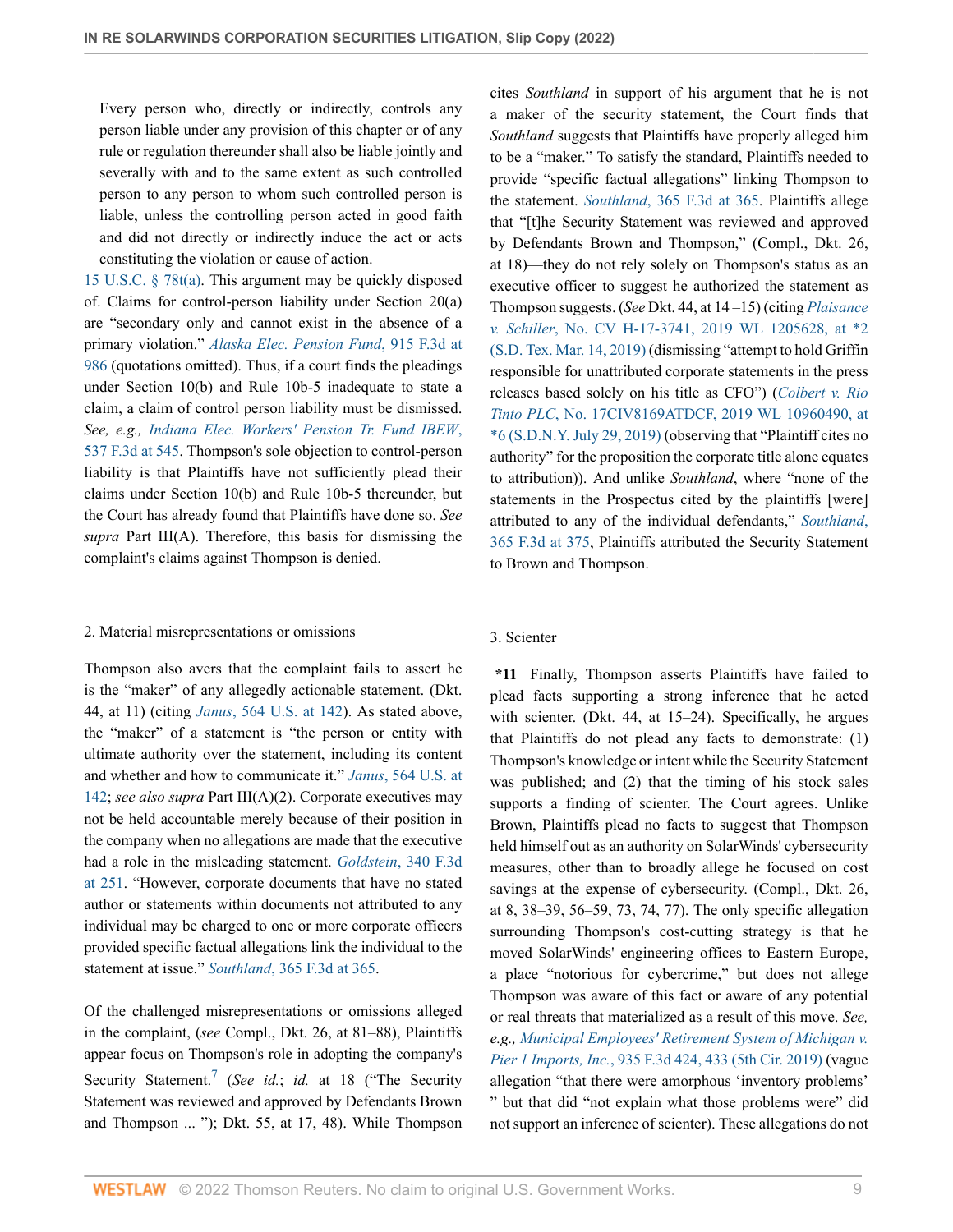create a strong inference that Thompson knew the specific statements made in the Security Statement were false. Indeed, the complaint states "Thompson never said anything about focusing on internal cybersecurity measures" after Thornton-Trump left the company and a former employee "could not recall a time when Defendant Thompson spoke about internal cybersecurity as a priority." (*Id.* at 44).

Further, unlike Brown, the complaint does not allege Thompson regularly spoke about the cybersecurity measures at SolarWinds in interviews, nor does it allege that Thompson directed investors and customers to the Security Statement. Most notably, unlike Brown, the complaint does not allege that Thompson directed people to the Security Statement even after cybersecurity failures, such as the "solarwinds123" password breach, were revealed. (*Compare id.* at 20 (noting that Thompson directed customers to the company's "security products" after the "solarwinds123" password breach) *with id.* at 19 (noting that Brown specifically touted and directed investors and customers to the Security Statement even after the years-long password breach)).

Additionally, regarding Thompson's stock sales, Thompson has provided the Court with a "plausible inference<sup>[]</sup> opposing ... a strong inference of scienter." *See [Alaska Elec.](http://www.westlaw.com/Link/Document/FullText?findType=Y&serNum=2047489655&pubNum=0000506&originatingDoc=I419b5ab0b0f111ecbf45df569f0c2bfa&refType=RP&fi=co_pp_sp_506_982&originationContext=document&vr=3.0&rs=cblt1.0&transitionType=DocumentItem&contextData=(sc.Search)#co_pp_sp_506_982) Pension Fund*[, 915 F.3d at 982.](http://www.westlaw.com/Link/Document/FullText?findType=Y&serNum=2047489655&pubNum=0000506&originatingDoc=I419b5ab0b0f111ecbf45df569f0c2bfa&refType=RP&fi=co_pp_sp_506_982&originationContext=document&vr=3.0&rs=cblt1.0&transitionType=DocumentItem&contextData=(sc.Search)#co_pp_sp_506_982) Plaintiff alleges Thompson's sale of 39.16% of his SolarWinds shares, the majority during the period between when SolarWinds was advised about the breach and when the breach was publicly announced —is suspicious and should be taken as evidence he knew SolarWinds' cybersecurity measures were severely lacking. (Dkt. 55, at 68) (citing Compl., Dkt. 26, at 78–80); *[Cent.](http://www.westlaw.com/Link/Document/FullText?findType=Y&serNum=2012954457&pubNum=0000506&originatingDoc=I419b5ab0b0f111ecbf45df569f0c2bfa&refType=RP&fi=co_pp_sp_506_552&originationContext=document&vr=3.0&rs=cblt1.0&transitionType=DocumentItem&contextData=(sc.Search)#co_pp_sp_506_552) [Laborers' Pension Fund v. Integrated Elec. Servs. Inc.](http://www.westlaw.com/Link/Document/FullText?findType=Y&serNum=2012954457&pubNum=0000506&originatingDoc=I419b5ab0b0f111ecbf45df569f0c2bfa&refType=RP&fi=co_pp_sp_506_552&originationContext=document&vr=3.0&rs=cblt1.0&transitionType=DocumentItem&contextData=(sc.Search)#co_pp_sp_506_552)*, 497 [F.3d 546, 552–53 \(5th Cir. 2007\)](http://www.westlaw.com/Link/Document/FullText?findType=Y&serNum=2012954457&pubNum=0000506&originatingDoc=I419b5ab0b0f111ecbf45df569f0c2bfa&refType=RP&fi=co_pp_sp_506_552&originationContext=document&vr=3.0&rs=cblt1.0&transitionType=DocumentItem&contextData=(sc.Search)#co_pp_sp_506_552) ("Insider trading can be a strong indicator of scienter if the trading occurs at suspicious times or in suspicious amounts."). However, Thompson offers the competing assertion that Thompson sold these shares shortly ahead of his previously announced departure from the company and executed according to a 10b5-1 plan that was put in place in August 2020, before SolarWinds was purportedly given notice of the breach. (Dkt. 55, at 15–16). *Bach v. Amedisys, Inc.*[, No. CV 10-00395-BAJ-RLB, 2016](http://www.westlaw.com/Link/Document/FullText?findType=Y&serNum=2039641961&pubNum=0000999&originatingDoc=I419b5ab0b0f111ecbf45df569f0c2bfa&refType=RP&fi=co_pp_sp_999_12&originationContext=document&vr=3.0&rs=cblt1.0&transitionType=DocumentItem&contextData=(sc.Search)#co_pp_sp_999_12) [WL 4443177, at \\*12 \(M.D. La. Aug. 19, 2016\)](http://www.westlaw.com/Link/Document/FullText?findType=Y&serNum=2039641961&pubNum=0000999&originatingDoc=I419b5ab0b0f111ecbf45df569f0c2bfa&refType=RP&fi=co_pp_sp_999_12&originationContext=document&vr=3.0&rs=cblt1.0&transitionType=DocumentItem&contextData=(sc.Search)#co_pp_sp_999_12) (finding COO's sale of "most" of his stock holdings five weeks prior to his resignation did not raise an inference of scienter, especially because "insider training cannot *create* a strong inference of scienter ... [but can only] 'meaningfully enhance' other scienter allegations").

Plaintiffs also assert the fact that SolarWinds' new CEO, Ramakrishna, identified security issues within months of joining SolarWinds is evidence that Thompson was, at the very least, reckless in not noticing the same cybersecurity issues. (Dkt. 55, at 70–71) (citing Compl., Dkt. 26, at 58). However, again, there is an equally plausible, if not more plausible, competing inference. While Plaintiffs do not state when Ramakrishna joined SolarWinds, given the timing of Thompson's departure, the Court presumes Ramakrishna began his role at SolarWinds around the time of the breach at issue or shortly thereafter. The complaint demonstrates that the breach was widely reported on and, presumably, Ramakrishna was aware of the breach when he began his role as CEO. Therefore, the Court finds it more plausible that Ramakrishna's focus on identifying cybersecurity issues at the start of his tenure was because of his knowledge about the breach, not because the cybersecurity issues were so glaring.

**\*12** Finally, Plaintiff focuses heavily on Thornton Trump's presentation as evidence of Thompson's scienter. But, as the Court has already stated, "Plaintiffs' allegations regarding Thornton-Trump's presentation are not, when viewed alone, particularly strong allegations of Defendants' mental state at the time the alleged misrepresentations were made." *See supra* Part  $III(A)(1)$ . Because the other allegations of scienter against Thompson are lacking—unlike the allegations against Brown—the Court finds Plaintiffs' assertions that Thompson must have known about Thornton-Trump's presentation do not weigh heavily in favor of a strong inference of scienter. For the foregoing reasons, the Court finds that Plaintiffs have failed to effectively plead scienter as to Thompson and thus the Court must grant Thompson's motion to dismiss, (Dkt. 44). However, the Court will grant Plaintiffs leave to amend. *See infra* Part III(D).

# **C. Silver Lake and Thoma Bravo's Motions to Dismiss**

Plaintiffs allege that Silver Lake and Thoma Bravo, two private equity firms, owned over 80% of SolarWinds' stock (40% each), permitting them to seat three directors each on SolarWinds' board of directors. (Compl., Dkt. 26, at 11– 12). They assert Silver Lake and Thoma Bravo "sacrificed **cybersecurity** to generate short-term profits" for themselves as principal owners of SolarWinds. As such, Plaintiffs claim Silver Lake and Thoma Bravo violated Section 20(a) of the Exchange Act because they were controlling persons of the company who had direct involvement in the day-today operations of SolarWinds and had the power to control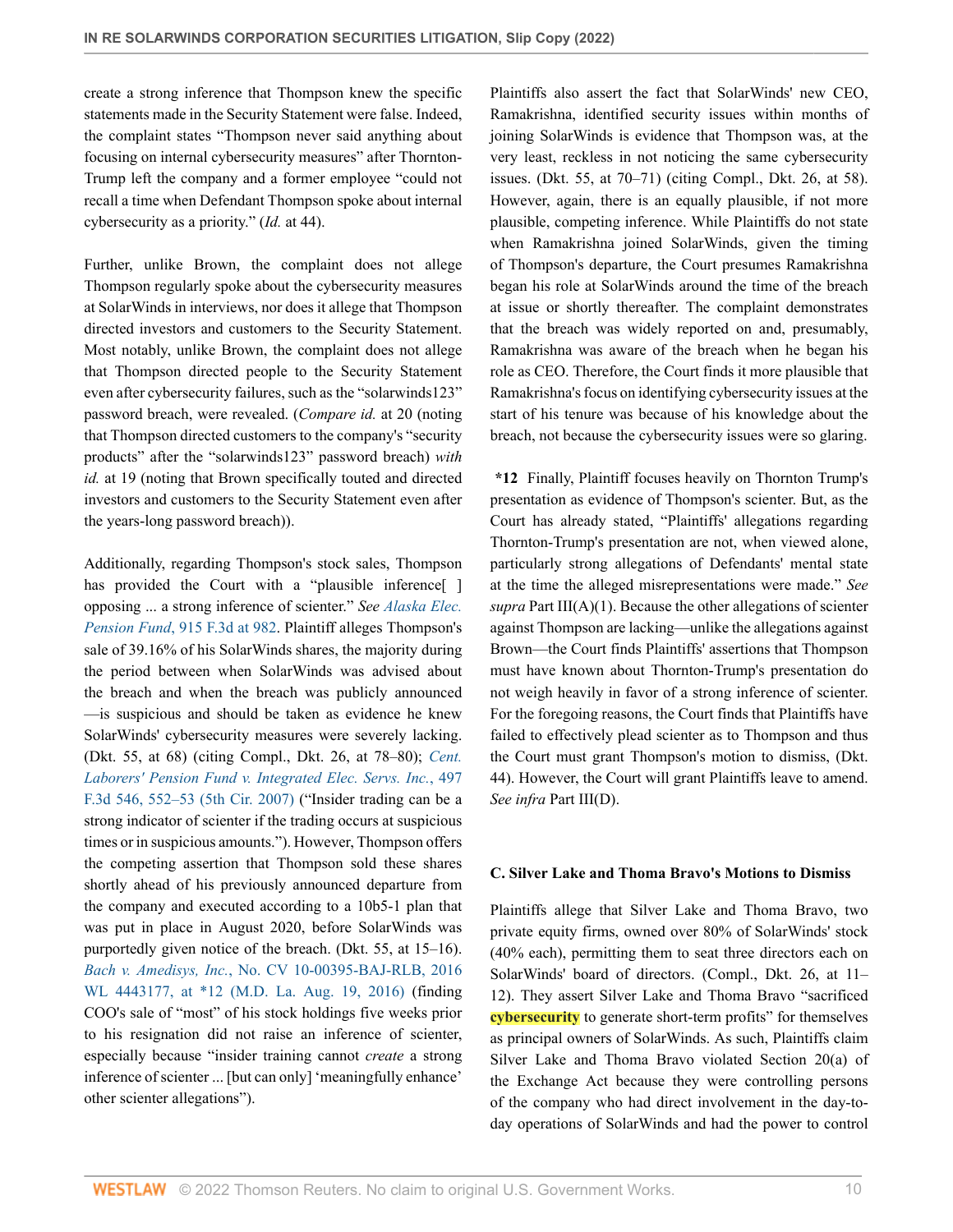the "materially false and misleading public statements about SolarWinds during the Class Period." (*Id.* at 99–102). Both Silver Lake and Thoma Bravo filed motions to dismiss the complaint. (Dkts. 42, 45). In their motions, both Silver Lake and Thoma Bravo argue that Section 20(a) requires and primary violation of the Exchange Act, which Plaintiffs have failed to allege. (Dkt. 42, at 4–5; Dkt. 45, at 21); *[In re](http://www.westlaw.com/Link/Document/FullText?findType=Y&serNum=2022614013&pubNum=0004637&originatingDoc=I419b5ab0b0f111ecbf45df569f0c2bfa&refType=RP&fi=co_pp_sp_4637_729&originationContext=document&vr=3.0&rs=cblt1.0&transitionType=DocumentItem&contextData=(sc.Search)#co_pp_sp_4637_729) ArthroCare Corp. Secs. Litig.*[, 726 F. Supp. 2d 696, 729](http://www.westlaw.com/Link/Document/FullText?findType=Y&serNum=2022614013&pubNum=0004637&originatingDoc=I419b5ab0b0f111ecbf45df569f0c2bfa&refType=RP&fi=co_pp_sp_4637_729&originationContext=document&vr=3.0&rs=cblt1.0&transitionType=DocumentItem&contextData=(sc.Search)#co_pp_sp_4637_729) [\(W.D. Tex. 2010\)](http://www.westlaw.com/Link/Document/FullText?findType=Y&serNum=2022614013&pubNum=0004637&originatingDoc=I419b5ab0b0f111ecbf45df569f0c2bfa&refType=RP&fi=co_pp_sp_4637_729&originationContext=document&vr=3.0&rs=cblt1.0&transitionType=DocumentItem&contextData=(sc.Search)#co_pp_sp_4637_729) (noting that to state a Section 20(a) controlperson claim, the plaintiff must allege (1) a primary violation by a controlled person; and (2) direct or indirect control of the primary violator by the defendant). The Court has already found that Plaintiffs have alleged a primary violation of the Exchange Act pursuant to Section 10(b) and Rule 10b-5 thereunder. *See supra* Part III(A), (B)(1). Therefore, the Court turns to the second issue and the crux of both motions —whether Plaintiffs have properly alleged Silver Lake and Thoma Bravo have direct or indirect control of the primary violator.

Silver Lake and Thoma Bravo's arguments can be summarized: First, they both argue that Plaintiffs impermissibly implied that both entities, as *minority* investors in SolarWinds, acted in concert with one another to become a quasi-*majority* shareholder and assert control over SolarWinds, while failing to ever explicitly allege that the two entities did indeed act in concert.<sup>[8](#page-11-7)</sup> (Dkt. 42, at 6–7; Dkt. 45, at 12–14). Second, Silver Lake and Thoma Bravo both argue that Plaintiffs have failed to allege that the private equity firms exercised any actual control over SolarWinds' operations. (Dkt. 42, at 7–10; Dkt. 45, at 14–21).

Courts in the Fifth Circuit apply a "relaxed" and "lenient" pleading standard for evaluating whether a plaintiff has sufficiently alleged a claim for control person liability. *Id.* A plaintiff is "not required to plead facts showing that the defendant acted in bad faith." *[One Longhorn Land I, L.P.](http://www.westlaw.com/Link/Document/FullText?findType=Y&serNum=2037656938&pubNum=0000999&originatingDoc=I419b5ab0b0f111ecbf45df569f0c2bfa&refType=RP&fi=co_pp_sp_999_2&originationContext=document&vr=3.0&rs=cblt1.0&transitionType=DocumentItem&contextData=(sc.Search)#co_pp_sp_999_2) [v. Defendant FF Arabian, LLC](http://www.westlaw.com/Link/Document/FullText?findType=Y&serNum=2037656938&pubNum=0000999&originatingDoc=I419b5ab0b0f111ecbf45df569f0c2bfa&refType=RP&fi=co_pp_sp_999_2&originationContext=document&vr=3.0&rs=cblt1.0&transitionType=DocumentItem&contextData=(sc.Search)#co_pp_sp_999_2)*, No. 4:15CV203-RC-CMC, [2015 WL 7432360, at \\*2 \(E.D. Tex. Nov. 23, 2015\)](http://www.westlaw.com/Link/Document/FullText?findType=Y&serNum=2037656938&pubNum=0000999&originatingDoc=I419b5ab0b0f111ecbf45df569f0c2bfa&refType=RP&fi=co_pp_sp_999_2&originationContext=document&vr=3.0&rs=cblt1.0&transitionType=DocumentItem&contextData=(sc.Search)#co_pp_sp_999_2) (citing *in [re Enron Corp. Sec., Derivative & ERISA Litig.](http://www.westlaw.com/Link/Document/FullText?findType=Y&serNum=2003212177&pubNum=0004637&originatingDoc=I419b5ab0b0f111ecbf45df569f0c2bfa&refType=RP&fi=co_pp_sp_4637_598&originationContext=document&vr=3.0&rs=cblt1.0&transitionType=DocumentItem&contextData=(sc.Search)#co_pp_sp_4637_598)*, 258 F. [Supp. 2d 576, 598 \(S.D. Tex. 2003\)](http://www.westlaw.com/Link/Document/FullText?findType=Y&serNum=2003212177&pubNum=0004637&originatingDoc=I419b5ab0b0f111ecbf45df569f0c2bfa&refType=RP&fi=co_pp_sp_4637_598&originationContext=document&vr=3.0&rs=cblt1.0&transitionType=DocumentItem&contextData=(sc.Search)#co_pp_sp_4637_598)). In the Fifth Circuit, plaintiffs need not allege that the controlling person actually participated in the underlying primary violation to state a claim for control person liability. *See [G.A. Thompson & Co.](http://www.westlaw.com/Link/Document/FullText?findType=Y&serNum=1981103099&pubNum=0000350&originatingDoc=I419b5ab0b0f111ecbf45df569f0c2bfa&refType=RP&fi=co_pp_sp_350_958&originationContext=document&vr=3.0&rs=cblt1.0&transitionType=DocumentItem&contextData=(sc.Search)#co_pp_sp_350_958) v. Partridge*[, 636 F.2d 945, 958 \(5th Cir. 1981\)](http://www.westlaw.com/Link/Document/FullText?findType=Y&serNum=1981103099&pubNum=0000350&originatingDoc=I419b5ab0b0f111ecbf45df569f0c2bfa&refType=RP&fi=co_pp_sp_350_958&originationContext=document&vr=3.0&rs=cblt1.0&transitionType=DocumentItem&contextData=(sc.Search)#co_pp_sp_350_958) (rejecting as a requirement for a prima facie case an allegation that the controlling person actually participated in the underlying primary violation). Nevertheless, a plaintiff needs to allege some facts beyond a defendant's position or title that show

the defendant had actual power or control over the controlled person. *[Dennis v. Gen. Imaging, Inc.](http://www.westlaw.com/Link/Document/FullText?findType=Y&serNum=1990163890&pubNum=0000350&originatingDoc=I419b5ab0b0f111ecbf45df569f0c2bfa&refType=RP&fi=co_pp_sp_350_509&originationContext=document&vr=3.0&rs=cblt1.0&transitionType=DocumentItem&contextData=(sc.Search)#co_pp_sp_350_509)*, 918 F.2d 496, 509–10 [\(5th Cir. 1990\)](http://www.westlaw.com/Link/Document/FullText?findType=Y&serNum=1990163890&pubNum=0000350&originatingDoc=I419b5ab0b0f111ecbf45df569f0c2bfa&refType=RP&fi=co_pp_sp_350_509&originationContext=document&vr=3.0&rs=cblt1.0&transitionType=DocumentItem&contextData=(sc.Search)#co_pp_sp_350_509).

**\*13** The Court finds that Plaintiffs have sufficiently alleged Silver Lake and Thoma Bravo acted in concert to control SolarWinds. Texas district courts have held that bare allegations that shareholders acted jointly without allegations of *how* the shareholders worked together, either separately or jointly, are not sufficient. *[In re Kosmos Energy Ltd. Sec.](http://www.westlaw.com/Link/Document/FullText?findType=Y&serNum=2030867996&pubNum=0004637&originatingDoc=I419b5ab0b0f111ecbf45df569f0c2bfa&refType=RP&fi=co_pp_sp_4637_676&originationContext=document&vr=3.0&rs=cblt1.0&transitionType=DocumentItem&contextData=(sc.Search)#co_pp_sp_4637_676) Litig.*[, 955 F. Supp. 2d 658, 676 \(N.D. Tex. 2013\)](http://www.westlaw.com/Link/Document/FullText?findType=Y&serNum=2030867996&pubNum=0004637&originatingDoc=I419b5ab0b0f111ecbf45df569f0c2bfa&refType=RP&fi=co_pp_sp_4637_676&originationContext=document&vr=3.0&rs=cblt1.0&transitionType=DocumentItem&contextData=(sc.Search)#co_pp_sp_4637_676). However, here, Plaintiffs have specified the activities Silver Lake and Thoma Bravo allegedly engaged in together to exert control over SolarWinds. (*See* Dkt. 55, at 79) (noting that Silver Lake and Thoma Bravo "acted in unison, buying and taking the Company private together in 2016—each paying \$1.3 billion for their respective halves," "taking the Company public together again in 2018," "retaining equal amounts of shares of the Company," and selling "their SolarWinds shares after the 2018 IPO ... together, on the same day, and in nearly identical amounts") (citing Compl., Dkt. 26, at 10–12, 79). These allegations that Silver Lake and Thoma Bravo acted jointly to exercise control over SolarWinds are sufficient to survive a motion to dismiss.

# <span id="page-10-0"></span>**D. Leave to Amend**

Plaintiffs requested that, should the Court grant any relief under the motions to dismiss, that it grant leave to amend the complaint. (Dkt. 55, at 82). "The court should freely give leave when justice so requires." [Fed. R. Civ. P. 15\(2\)](http://www.westlaw.com/Link/Document/FullText?findType=L&pubNum=1000600&cite=USFRCPR15&originatingDoc=I419b5ab0b0f111ecbf45df569f0c2bfa&refType=LQ&originationContext=document&vr=3.0&rs=cblt1.0&transitionType=DocumentItem&contextData=(sc.Search)). [Rule](http://www.westlaw.com/Link/Document/FullText?findType=L&pubNum=1000600&cite=USFRCPR15&originatingDoc=I419b5ab0b0f111ecbf45df569f0c2bfa&refType=LQ&originationContext=document&vr=3.0&rs=cblt1.0&transitionType=DocumentItem&contextData=(sc.Search)) [15\(a\)](http://www.westlaw.com/Link/Document/FullText?findType=L&pubNum=1000600&cite=USFRCPR15&originatingDoc=I419b5ab0b0f111ecbf45df569f0c2bfa&refType=LQ&originationContext=document&vr=3.0&rs=cblt1.0&transitionType=DocumentItem&contextData=(sc.Search)) "requires the trial court to grant leave to amend freely, and the language of this rule evinces a bias in favor of granting leave to amend." *[Lyn–Lea Travel Corp. v. Am. Airlines](http://www.westlaw.com/Link/Document/FullText?findType=Y&serNum=2002127757&pubNum=0000506&originatingDoc=I419b5ab0b0f111ecbf45df569f0c2bfa&refType=RP&fi=co_pp_sp_506_286&originationContext=document&vr=3.0&rs=cblt1.0&transitionType=DocumentItem&contextData=(sc.Search)#co_pp_sp_506_286)*, 283 [F.3d 282, 286 \(5th Cir. 2002\)](http://www.westlaw.com/Link/Document/FullText?findType=Y&serNum=2002127757&pubNum=0000506&originatingDoc=I419b5ab0b0f111ecbf45df569f0c2bfa&refType=RP&fi=co_pp_sp_506_286&originationContext=document&vr=3.0&rs=cblt1.0&transitionType=DocumentItem&contextData=(sc.Search)#co_pp_sp_506_286) (citation and internal quotation marks omitted). As such, the Court will allow Plaintiffs to replead their allegations of scienter against Thompson.

# **IV. CONCLUSION**

For these reasons, **IT IS ORDERED** that Brown and SolarWinds' motion to dismiss, (Dkt. 41), Silver Lake's motion to dismiss, (Dkt. 42), and Thoma Bravo's motion to dismiss, (Dkt. 45), are **DENIED**.

**IT IS FURTHER ORDERED** that Thompson's motion to dismiss, (Dkt. 44), is **GRANTED.**